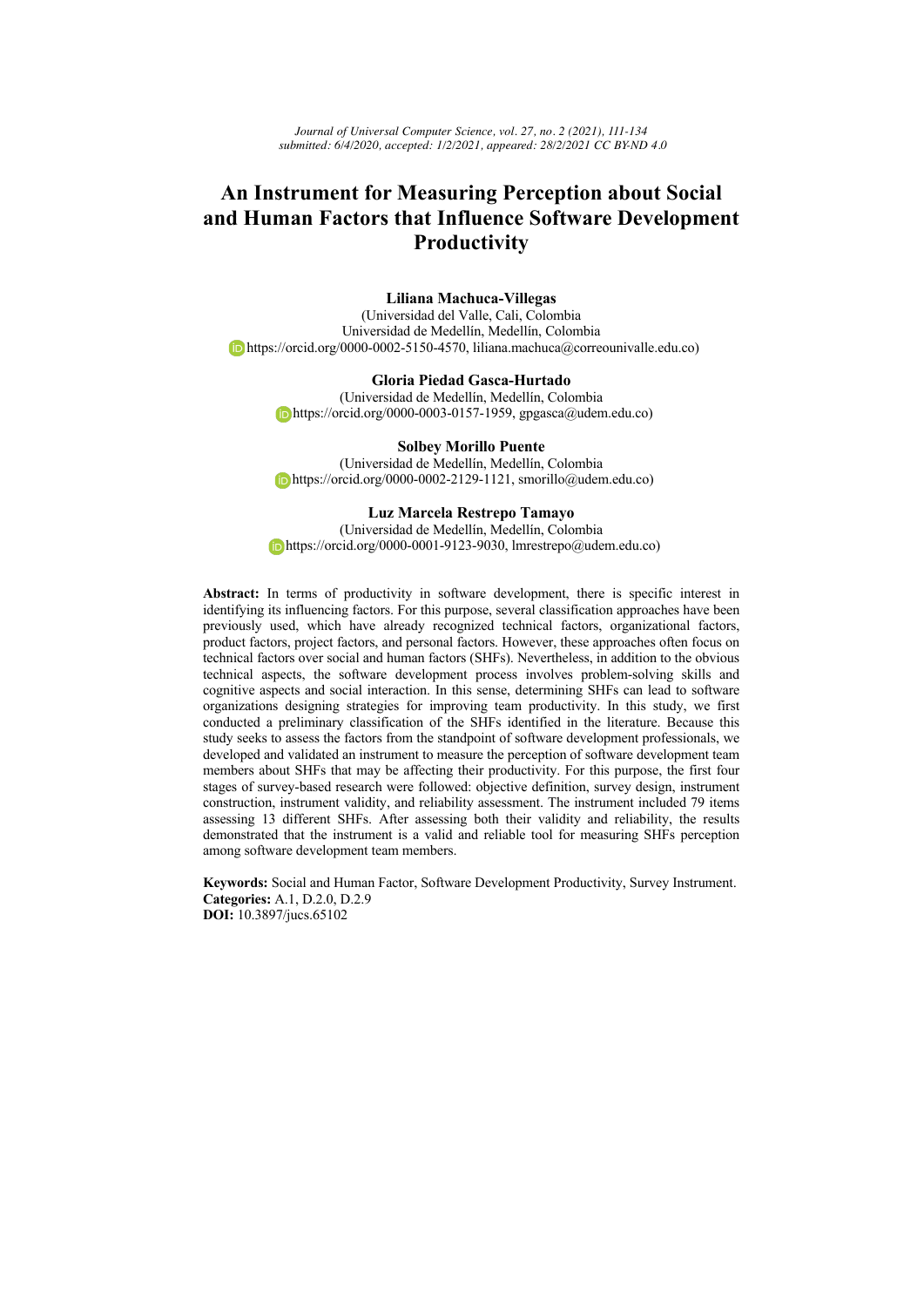# **1 Introduction**

Software development is considered a people-centered activity that does not only include technical or technological aspects. The software product generated from this process incorporates problem-solving skills, cognitive aspects, and social interaction [Capretz, 14]. From this perspective, social and human factors (SHFs) play an important role in software engineering and may even affect the productivity of the software development team. Therefore, "soft skills" not only necessary and important in software engineering [Matturro, 19] and software process improvement [Muñoz, 14] but also in software development education because students are fostered to effectively and efficiently perform professional activities in a globalized world [Zurita, 16].

Regarding software development productivity, there is specific interest in identifying its influencing factors. Studies report different classification schemes for these factors such as technical and soft factors [Wagner, 08]; influence and context factors [Trendowicz, 09]; team emerging states factors, individual factors, and support task factors [Dutra, 15]; product factors, people factors, and project factors [De Barros, 10]; and individual factors, interpersonal factors, and organizational factors [Pirzadeh, 10]. These classifications include patterns that are used to separate factors using technical, organizational, or software development process features. Other researchers even discuss person-related classification patterns or non-technical factors known as soft factors. However, SHFs are not explicitly addressed in any manner that may facilitate their identification and adoption to propose strategies for improving the productivity of the software development team.

In this sense, 57 SHFs were identified in the literature [Machuca-Villegas, 19]. As part of this study, these SHFs were assessed from an organizational psychology and a software engineering perspective; considering their significance, any relationship may exist between them and their complexity in the context of this study. Consequently, 13 SHFs were identified for subsequent assessment from the perception of software development professionals. The perception assessment seeks to validate whether the SHFs reported in the literature affect professionals in terms of their productivity. Similarly, based on the results obtained, it expects to identify prevailing SHFs. Therefore, this study discusses the design and validation of an instrument developed for measuring the perceptions of software development team members on the SHFs that influence their productivity. Identifying these SHFs and facing their corresponding challenges can help software organizations to reduce software project management issues, reduce development time, reduce product costs, and ultimately improve team productivity.

The paper is structured as follows. In Section 2, studies focusing on the SHFs that influence software development productivity are listed. In Section 3, the 13 SHFs included in the instrument from a theoretical perspective are discussed. In Section 4, the survey design and validation process are described. Then, in Section 5, the results of the instrument evaluation are provided. Finally, in Section 6, the conclusions and future work are discussed.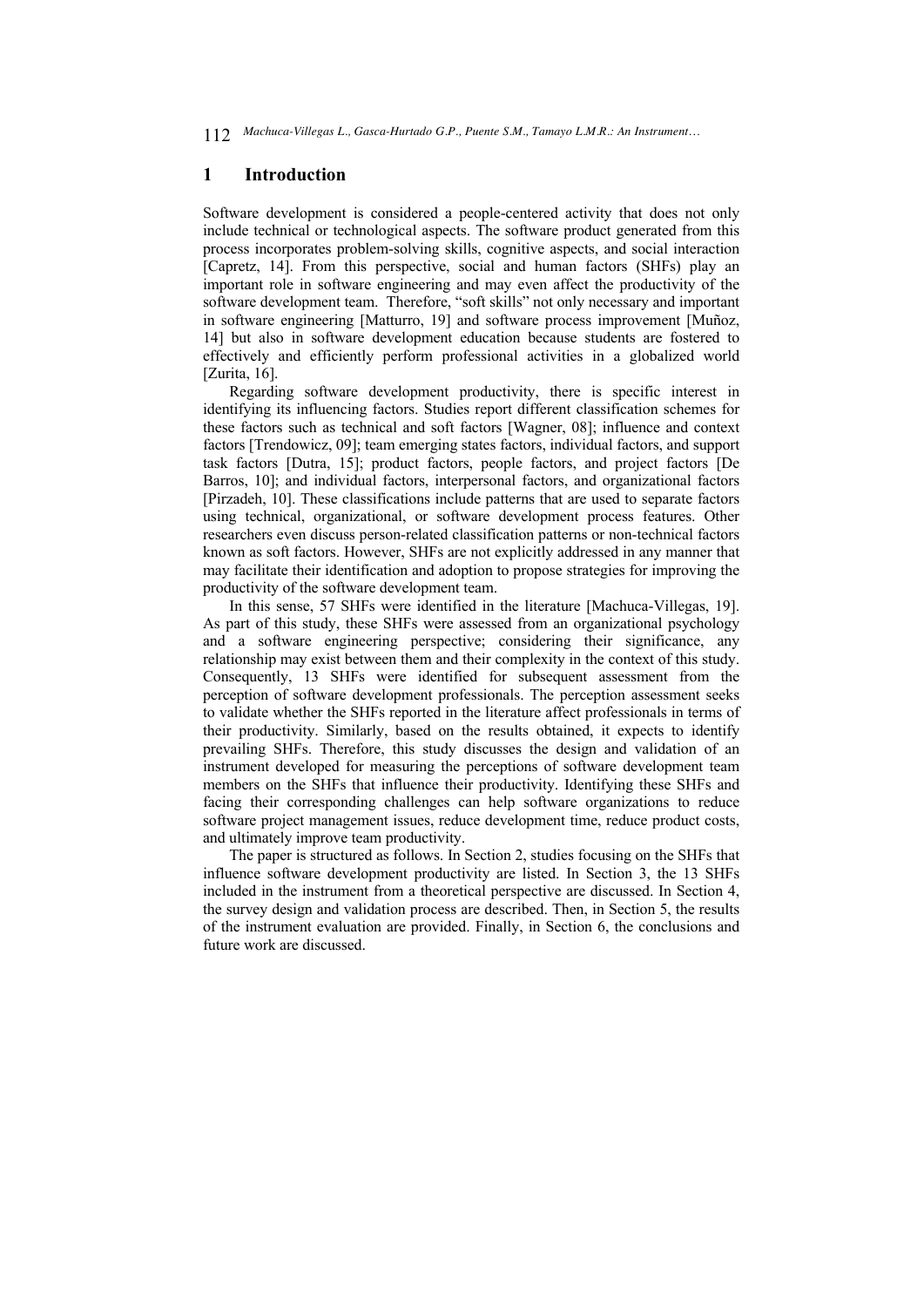# **2 Related Work**

This section describes some previous research projects that address factors influencing software development productivity and provides certain examples of survey-based studies that have been conducted in this context.

Some studies reported a tertiary review on factors affecting productivity [Oliveira, 18]. However, based on the reviewed studies, the tertiary review mentions the lack of a factor common classification. As part of their study, they propose a factor classification categorized into organizational and human factors, highlighting human factors as determining factors for improving the productivity of a software developer.

In [Pirzadeh, 10], authors reported results from a systematic literature review on human factors in software development. The assessment of the primary studies was aimed at identifying and characterizing human factors that exert influence on the software development process from the standpoint of software development cycle and management. Moreover, this study assessed the approach level for these factors by classifying them at organizational, interpersonal, and individual levels in which the individual level was the most prominent.

The systematic review performed by [Wagner, 08] showed a list of productivity factors classified into two categories: technical and non-technical (*soft*) factors. Among non-technical factors, corporate culture, team culture, team member capabilities and expertise, the environment and project factors are important. Furthermore, as a productivity success factor, this review mentioned the importance of communication.

Likewise, [De Barros, 10] reviewed productivity factors and describes strategies to maximize or minimize factor influence whether positive or negative. The factor classification was based on Boehm's proposal for establishing productivity boosting strategies.

Further, Murphy-Hill et al. [Murphy-Hill, 19] polled 622 software developers from three organizations on productivity. In this study, the prevailing factors were motivation, peer support for new ideas, and receiving useful performance reviews. This assessment included questions on productivity, 48 productivity factors, and demographic variables. Then, the factors were categorized into practices, focus, experience, job, work, capabilities, people, project, software, and context. In fact, both format and style of survey items served as a foundation for designing the instrument proposed.

Similarly, Canedo and Santos [Canedo, 19] studied factors affecting software development productivity projects and open-source projects. For this purpose, regarding team productivity factors, they conducted a literature review and polled software developers on their perceptions. As part of their results, they identified 37 factors influencing productivity, which were further categorized into people, product, organization, and open-source projects. In this paper, we assessed the questions used in this survey, however, they did not perfectly fit our SHF definitions, for this reason, we create new items to measure SHF.

For agile development, several factors exerting influence on productivity have been observed. Fatema and Sakib [Fatema, 18] used system dynamics to model productivity in agile development teams and identified 38 factors that affected team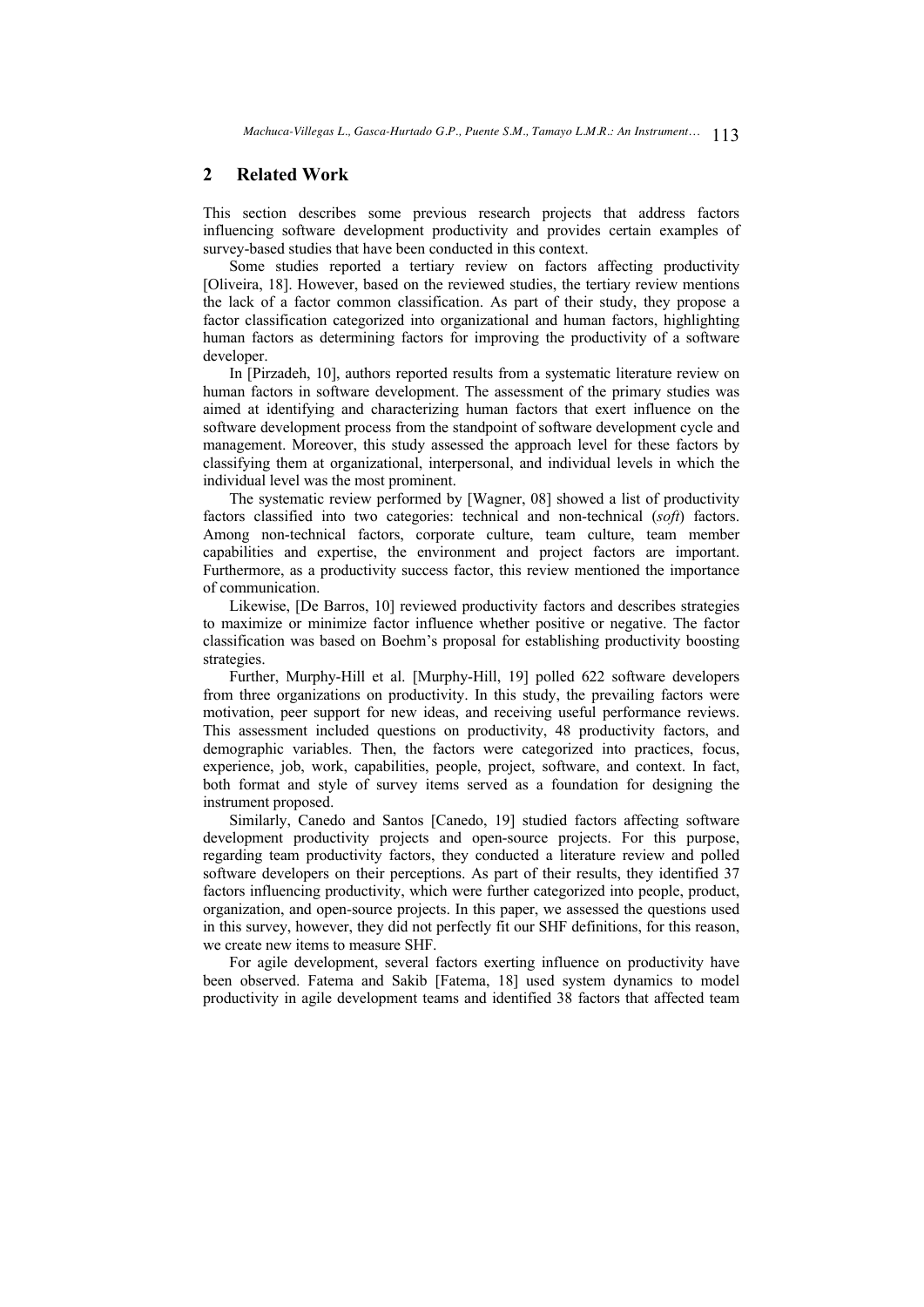work productivity. Here team effectiveness, team management, motivation, and customer satisfaction were identified as the most outstanding factors. Furthermore, their work included a survey used to measure the perception from agile team members on the influence from productivity factors. This survey also examined the level of influence (Low, Medium, and High) of these factors. For designing our instrument, the survey used by [Fatema 18] was not considered because the questions only mentioned or presented minimal details of each factor.

Iqbal et al. [Iqbalm, 19] performed an empirical analysis on factors influencing agile teams. This study describes factors that arise with certain frequency in an agile development team such as inter-team relationships, team speed, team vision, and other factors related to team member and team lead roles, as well as their influence on productivity. The instrument used served as a guide for designing certain questions included in our survey.

To summarize, even when these studies discussed factors that influenced software development productivity, they only focused on their identification and on generating recommendations for increasing team productivity. There is no explicit definition of SHFs that may foster improvement strategies; therefore, a classification of SHFs specifically aimed at fostering software development team productivity for establishing concrete and decisive improvement strategies and actions for SHFs is a necessary input.

As for survey-based studies, some instruments used in the literature reviewed can be applied in cases where it may want to measure perceptions on influencing factors or measure productivity from the developer's standpoint. Although these instruments embody a broad and diverse set of factors influencing software development productivity, it was unable to align them to the study's requirements because we could not determine which questions from the surveys assessed might conform to the SHFs identified by us. However, the instruments reported in our literature review served as foundation for designing our instrument.

# **3 SHFs that Influence Software Development Productivity**

[Machuca-Villegas, 19] identified 57 SHFs from a literature review. Based on an entire semester and in several frequent meetings, these factors were assessed by a psychologist along with the research team (two software engineers and two statisticians). As part of this study, SHFs were reviewed from the perspective of organizational psychology and software engineering, assessing their significance, the relationship that may exist between them, and their complexity within the context of this research. From this process, 13 SHFs were selected and defined. Table 1 lists the factors with a brief definition, and these definitions were constructed as per their psychological rationale and the previously conducted literature review.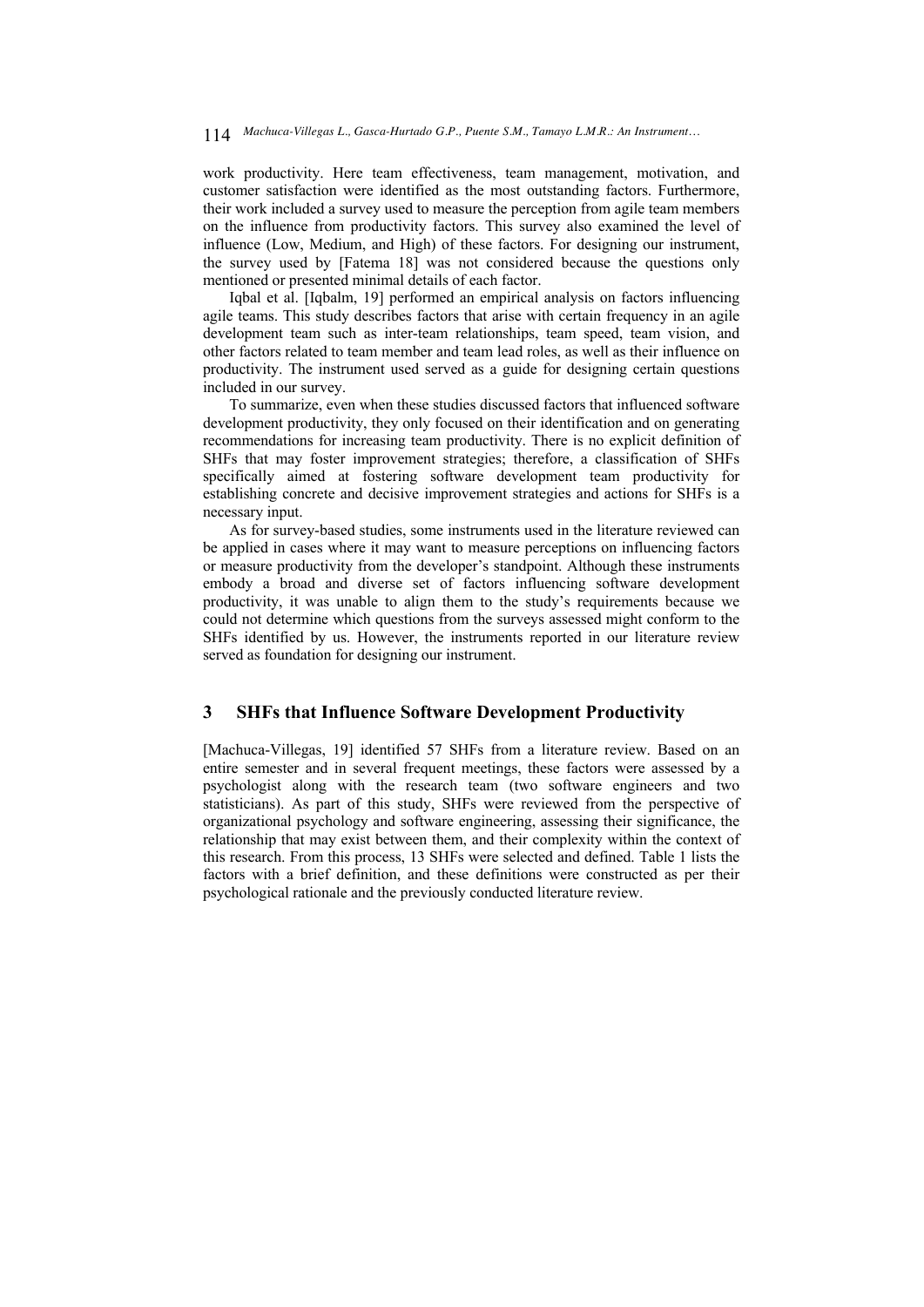| <b>Name</b>       | <b>Definition</b>                                                                                                             |
|-------------------|-------------------------------------------------------------------------------------------------------------------------------|
| Communication     | Within human social nature, communication is defined as the<br>way in which one subject is linked to another [Vallejo-Nágera, |
|                   | 02]. In this sense, communication is mediating all human                                                                      |
|                   | interaction as the bridge that allows thoughts, emotions, and                                                                 |
|                   | information to be transmitted [Consuegra, 10].                                                                                |
| Collaboration     | Collaboration is directly related to the feeling of being                                                                     |
|                   | supported by others, thus implying an impulse to act together                                                                 |
|                   | and maintain a spirit of solidarity. In a work team,                                                                          |
|                   | collaboration manifests itself when several individuals work                                                                  |
|                   | together for mutual benefit [Tomasello, 10].                                                                                  |
| Commitment        | Commitment is the level of responsibility that a subject is                                                                   |
|                   | willing to assume in their tasks within their work team, just as                                                              |
|                   | the work team is responsible for the goals set within the                                                                     |
|                   | project.                                                                                                                      |
| Motivation        | Motivation is the factor that moves people toward actions                                                                     |
|                   | [Vallejo-Nágera, 02]. Motivation is intrinsic to each person,                                                                 |
|                   | evidences magnitude, strength and duration, varies depending                                                                  |
|                   | on the targets and goals, and determines a part of human                                                                      |
|                   | behavior [Hernández Lopez, 14].                                                                                               |
| Work satisfaction | Work satisfaction is determined by the difference between                                                                     |
|                   | what the person wants and what the person receives from                                                                       |
|                   | work [Judge, 10]. It depends on context and the challenging<br>and stimulating activities of each position at work.           |
| Leadership        | Leadership is the ability to influence other people within the                                                                |
|                   | work team to achieve goals and objectives [Vivas, 09].                                                                        |
| Innovation        | Based on creative thinking, innovation can manifest itself in                                                                 |
| (creativity)      | an individual or work team as the ability to establish new                                                                    |
|                   | relationships between events or to integrate them in a                                                                        |
|                   | different, original, and innovating manner. Innovation is                                                                     |
|                   | related to creativity, which involves the creation of something                                                               |
|                   | new, different, and of a certain value, based on the                                                                          |
|                   | experiences and knowledge the person has previously                                                                           |
|                   | acquired [Vallejo-Nágera, 02].                                                                                                |
| Emotional         | The ability exhibited by people to properly identify and                                                                      |
| intelligence      | process their emotions so that they are in control of their                                                                   |
|                   | behavior rather than letting their emotions control them.                                                                     |
| Autonomy          | Capability of making decisions at the workplace without                                                                       |
|                   | relying on management. Autonomy is directly related to the                                                                    |
|                   | freedom granted to employees and the work team to make                                                                        |
|                   | project decisions and the way in which work is conducted                                                                      |
|                   | [Dutra, 15].                                                                                                                  |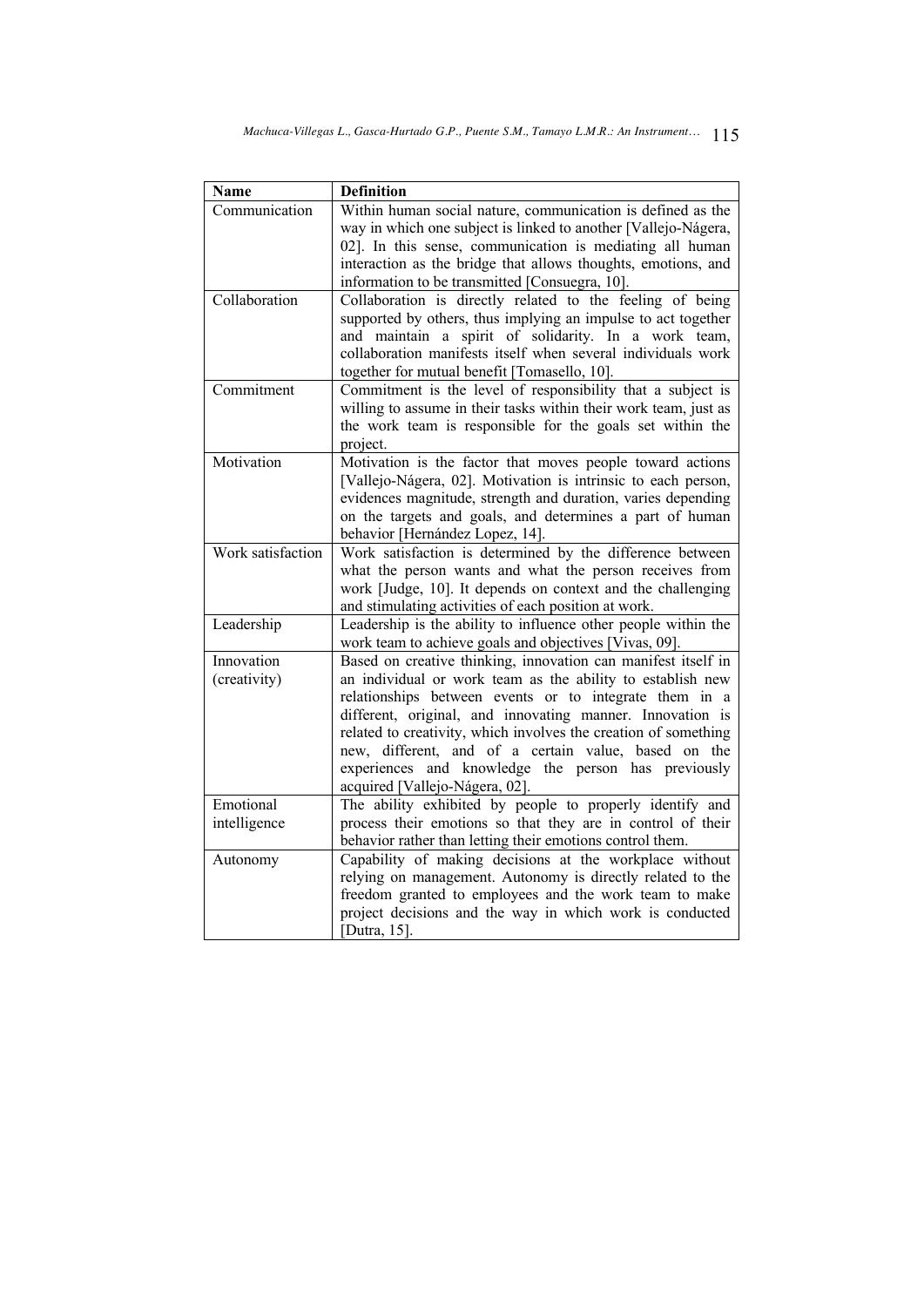| Empathy<br>and       | Empathy is an ability in which a subject identifies with        |
|----------------------|-----------------------------------------------------------------|
| Interpersonal        | another person or group and shares the same state of mood.      |
| Relationship         | During social interaction, some values, such as respect, are    |
|                      | raised, which indicates a general consensus on group rules,     |
|                      | setting limits, and establishing a floor on which all           |
|                      | participants are both providers and beneficiaries [Vallejo-     |
|                      | Nágera, 02]. In this manner, proper interpersonal relationships |
|                      | are fostered as a human social nature within the socialization  |
|                      | dynamics among work team members.                               |
| <b>Team Cohesion</b> | Work team cohesion refers to the existing level of integration  |
|                      | between its members so that all efforts are directed toward the |
|                      | same common goal [Vallejo-Nágera, 02].                          |
| Capabilities<br>and  | It is the knowledge and experience in the analysis, design, and |
| Experiences<br>in    | development of a software product according to the role         |
| software             | played by each member of the team. It involves familiarity      |
| development          | with the application domain, the hardware and software          |
| process              | platforms, and the programing tools and languages used.         |
| Capabilities<br>and  | The application of knowledge, skills, tools, and techniques in  |
| Experiences<br>1n    | project activities to meet project requirements [PMI, 13].      |
| software project     |                                                                 |
| management           |                                                                 |

*Table 1. SHFs influencing software productivity*

# **4 Methodology**

This section describes the process followed for developing and validating the instrument that was designed. For this purpose, this study will use four of the six survey-based research stages described in [Kitchenham, 08]. Within this context, a survey-based study was selected because it is a research method that, in addition to gathering information, describes, compares, or explains knowledge, attitudes, or behaviors [Kitchenham, 08]. In our particular case, the goal is to gather information on the perception of software development teams about SHFs that affect their productivity and, based on this information, compare these perceptions against the different variables proposed by software developers.

### **4.1 Setting Objectives**

The first step in developing a survey-based study is setting objectives. Hence, our expected purpose and the research questions we expect to respond through the survey must be clearly defined.

As part of this study, the purpose of the survey, resource availability, scope, the target population, and the research variables were determined. This allowed us to set our research objective, which is to measure the perception from software development professionals on the SHFs that influence their productivity. For this purpose, we designed an instrument to measure how software development team members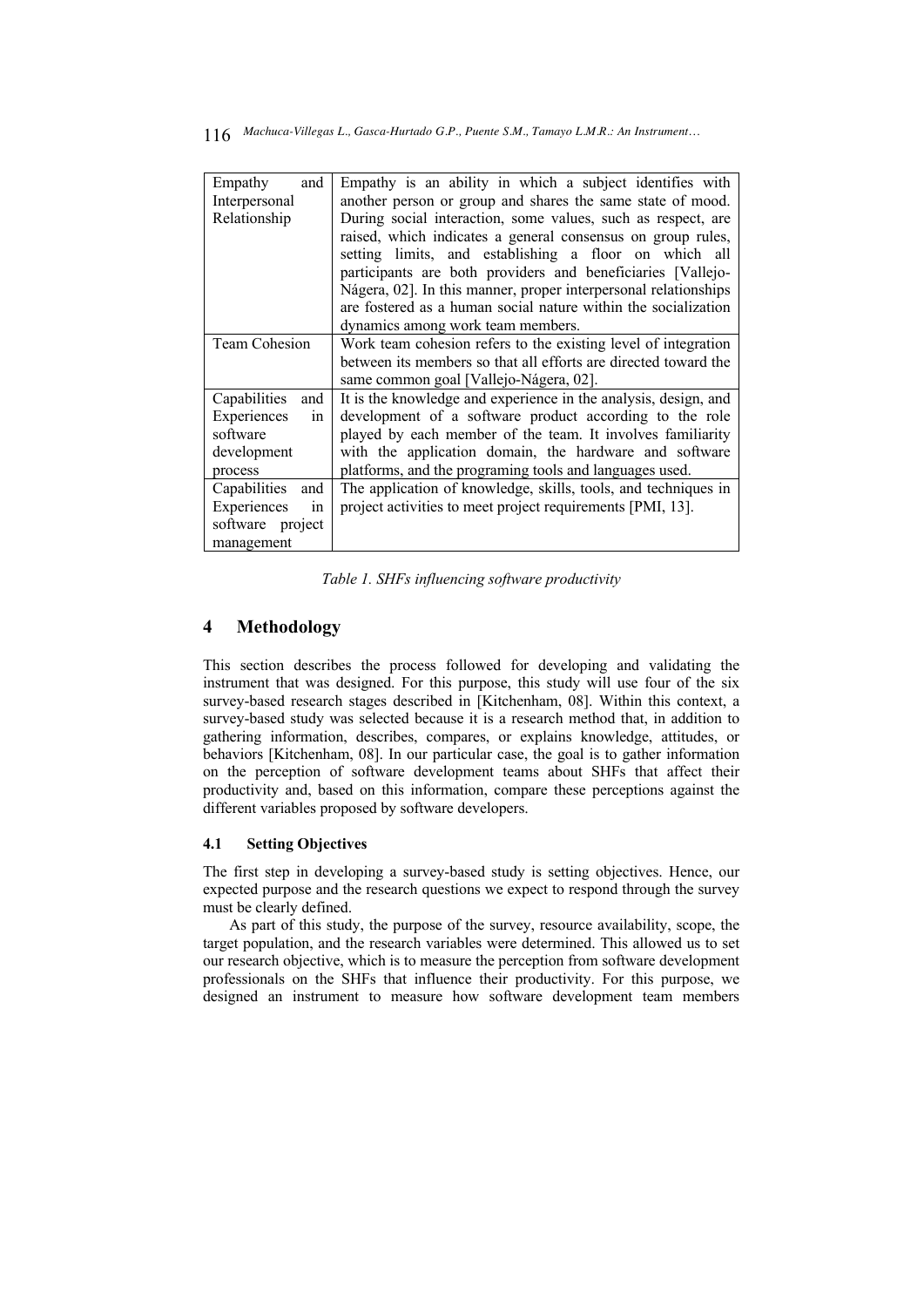perceive SHFs in terms of their productivity. Then, the corresponding assessment factors were defined as per the perspectives from organizational psychology and software engineering, thus deriving survey items for each factor that was selected. Once the survey items had been completed, subject matter experts were asked to assess based on relevance, representativeness, and clarity of the items. Based on expert assessments, a content validity coefficient was calculated. We expect with the application of the instrument to the sample: i) to determine the perceptions from software developers, and ii) to provide a foundation for identifying prevailing social and human factors.

Furthermore, this study is framed in the following research question: Which SHFs influence the productivity of the software development team?

This instrument can be used by development teams who may wish to identify and rank SHFs that affect their productivity. However, note that this instrument does not measure productivity itself.

### **4.2 Survey Design**

This stage establishes the type of study design, which may be focused on a crosssectional or a longitudinal study. Similarly, this step defines the survey implementation method that should be used.

In this light, our study is defined to be cross-sectional observational. Participants will be polled based on their experience as software developers, and then the survey will be conducted in a single point in time. This type of study favors time and cost investments because its execution requires less time than a longitudinal study and does not imply monitoring of individuals. In fact, most software engineering surveys used are quite similar in type and design [Kitchenham, 08].

Regarding the survey implementation method, we decided to use a web-based self-administered questionnaire because this format facilitates survey distribution and coverage. After assessing the advantages and disadvantages of different survey application systems, we selected Google Forms as a platform.

# **4.3 Survey Instrument Development**

At this stage, related literature about the research topic must be taken into account, in order to identify similar instruments that may be applied to the context of the research being carried out. This review will help to determine whether a new instrument is required and to identify the methods used by other researchers in similar works. If a new instrument is required, questionnaires are often the method of choice. In this case, we must carefully consider the type of question used and the type of answer we expect to receive. Furthermore, we must consider the format of the survey, its length, and any biases from the researcher.

In the literature, certain studies addressed the factors that influence productivity wherein instruments were used either for measuring these factors or to measure productivity. In fact, certain studies, such as [Fatema, 18] [Murphy-Hill, 19] [Iqbal, 19] [Canedo, 19] were considered as survey design references. However, because none of these instruments really fit our SHFs definitions, it was not possible to adapt them in whole or in part. Nevertheless, the questions from these surveys served as a foundation for designing our own survey items.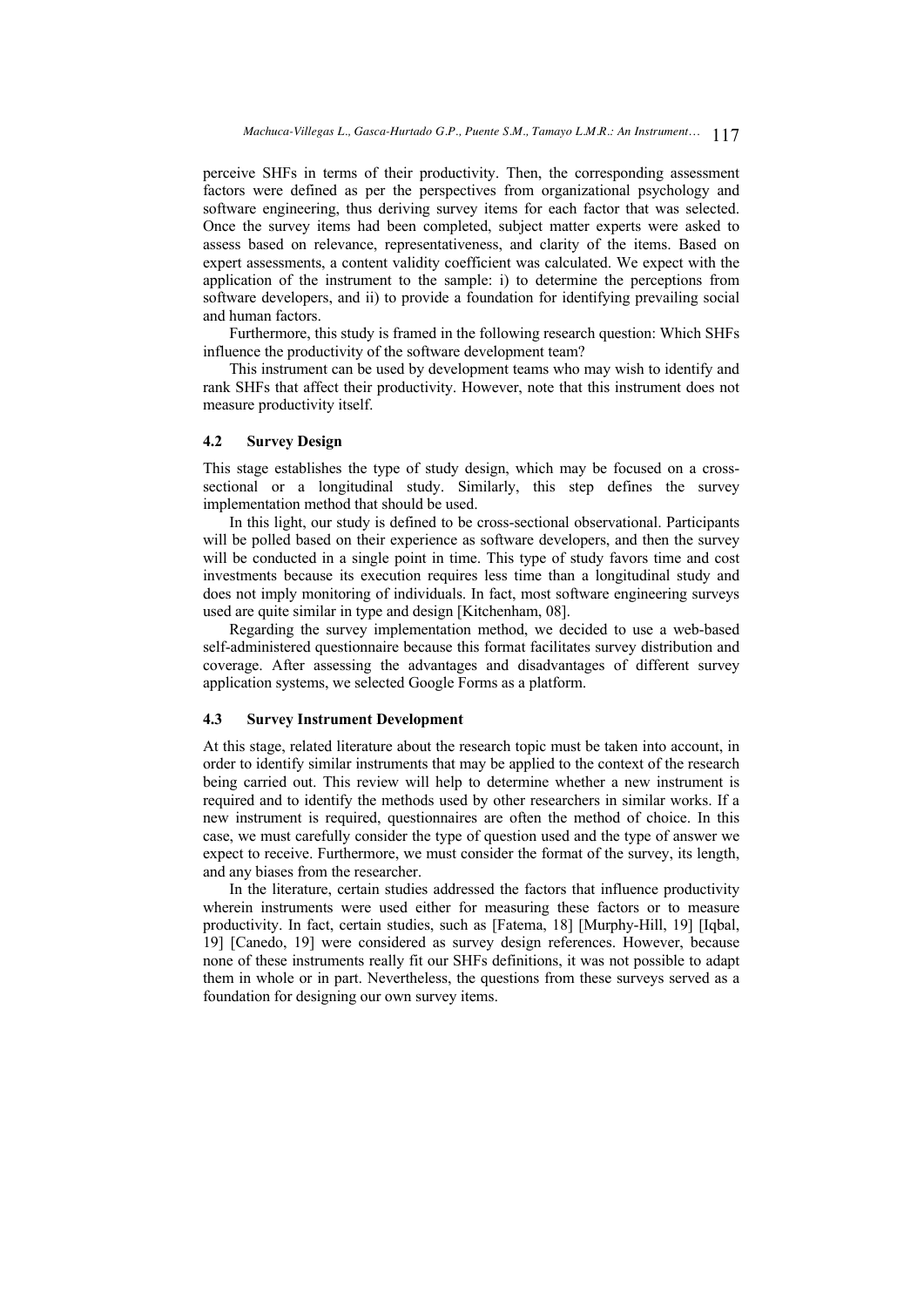# *Machuca-Villegas L., Gasca-Hurtado G.P., Puente S.M., Tamayo L.M.R.: An Instrument…* 118

Once we had decided to create a new survey, we selected our theoretical approach, which was organizational psychology, and then settled on a definition for our SHFs [Section 3]. Then, the survey items were written, based on a four-point Likert scale: strongly disagree; disagree; agree; strongly agree. The items were derived from the theoretical definition for each SHF. At least five different items were written for each factor because using multiple items improve survey reliability by reducing the respondent errors and increase the accuracy with which each concept is measured [Kitchenham, 08].

Based on the theoretical definition that was selected, each research team member proposed items to measure the corresponding SHFs, thus building an item bank. Once the item bank was completed, periodic item review meetings were held in which item–factor correspondence was assessed and the proper wording for each item was reviewed. This allowed the entire research team to clean the bank of items and select only those items that should be included in the survey based on the opinion of the investigation team. The cyclical dynamics of each meeting are as follows: i) reading the definition of the SHF; ii) reading an item proposed by a research team member; iii) discussing item relevance; iv) consensual decision on whether the item should be included or not; v) reviewing the wording of the item selected; and vi) reading the next item proposed by the research team member. Through this item proposal and review process, we were able to mitigate researcher biases regarding survey items.

In the end, a total of 123 items were selected to assess the 13 SHFs, including both affirmative and negative statements as per the guidelines provided by Aiken [Aiken, 96]. Table 2 presents an example of two of the items used to assess SHFs. Each item was preceded by the general statement "To improve the productivity of software development teams …." Although the number of items is high, the research team decided to use all of them to provide a broad set of options for the validation process, thus expecting that certain items may have to be removed from the process.

| Social and           | <b>Item</b>                                                                                                                                                                   |
|----------------------|-------------------------------------------------------------------------------------------------------------------------------------------------------------------------------|
| <b>Human Factors</b> |                                                                                                                                                                               |
| Communication        | Communication between team members is important                                                                                                                               |
|                      | Oral or written communication between members of the<br>$\bullet$<br>software development team should be avoided (REVERSE<br>ITEM)                                            |
| Commitment           | Work team performs tasks required to guarantee project<br>success based on the set objectives.                                                                                |
|                      | The team is committed, accountable for the deliverables,<br>and is readily available to perform any task required to<br>achieve their goals.                                  |
| Motivation           | Tasks assigned to team members should be perceived as<br>interesting                                                                                                          |
|                      | Team members should feel that tasks they perform are part<br>of something important                                                                                           |
| Work<br>satisfaction | The activities performed by team members should<br>٠<br>contribute to both personal and professional growth<br>Team members are satisfied with the activities they<br>perform |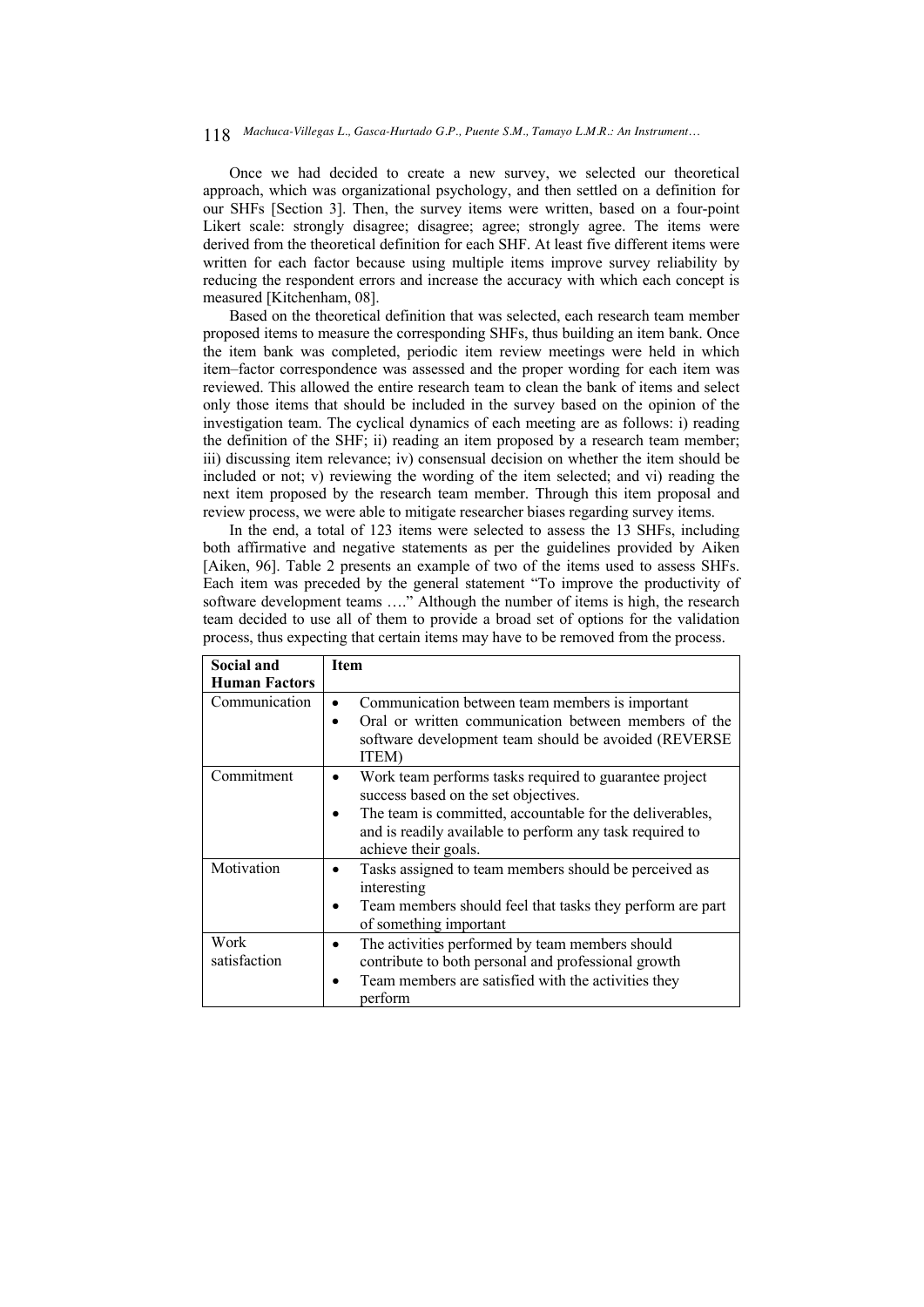| Emotional<br>intelligence                                                | Each team member should face challenges without letting<br>them negatively affect their emotions and the emotions of<br>their peers<br>Each team member should be able to adapt themselves to<br>$\bullet$                                                          |
|--------------------------------------------------------------------------|---------------------------------------------------------------------------------------------------------------------------------------------------------------------------------------------------------------------------------------------------------------------|
| Collaboration                                                            | project-related changes<br>Team members should collaboratively work to jointly<br>$\bullet$<br>achieve project goals<br>Team should be characterized by endorsing and supporting<br>$\bullet$<br>all members                                                        |
| <b>Team Cohesion</b>                                                     | It is important that members feel identified with the team<br>$\bullet$<br>by participating in an autonomous and motivated manner<br>Each member of the software development team should<br>$\bullet$<br>place their best skills at the service of the team's goals |
| Empathy and<br>Interpersonal<br>Relationship                             | Social activities, both within and outside the workplace, are<br>$\bullet$<br>necessary<br>Each member should participate in workplace activities.<br>$\bullet$                                                                                                     |
| Leadership                                                               | The team allows any member to lead activities within the<br>$\bullet$<br>project<br>The leader should promote positive attitudes and build trust<br>$\bullet$<br>among team members                                                                                 |
| Innovation                                                               | Team members enjoy performing new activities that have<br>$\bullet$<br>not been previously attempted<br>Team members should avoid using solutions that have not<br>$\bullet$<br>been satisfactorily tested (REVERSE ITEM)                                           |
| Autonomy                                                                 | All team members should be granted the autonomy to make<br>$\bullet$<br>any decision without direct supervision<br>The team can organize itself to set and meet their goals<br>$\bullet$                                                                            |
| Capabilities and<br>Experiences in<br>Software<br>Development<br>Process | The work team should be updated regarding the best tools<br>$\bullet$<br>and practices to perform the tasks<br>Team members should be familiarized or have worked on<br>$\bullet$<br>similar applications                                                           |
| Capabilities and<br>Experiences in<br>Software Project<br>Management     | Each team member should adequately manage deadlines<br>$\bullet$<br>Each team member should be able to plan, execute, or<br>control project activities                                                                                                              |

# *Table 2. Sample Survey Items*

# **4.4 Survey Instrument Evaluation**

At this stage, the instrument is assessed before its application. We reviewed whether the items were understandable and determined the validity and reliability of the instrument. We describe the process used to assess instrument reliability and validity below. Then, the first draft of the instrument was applied to a pilot sample.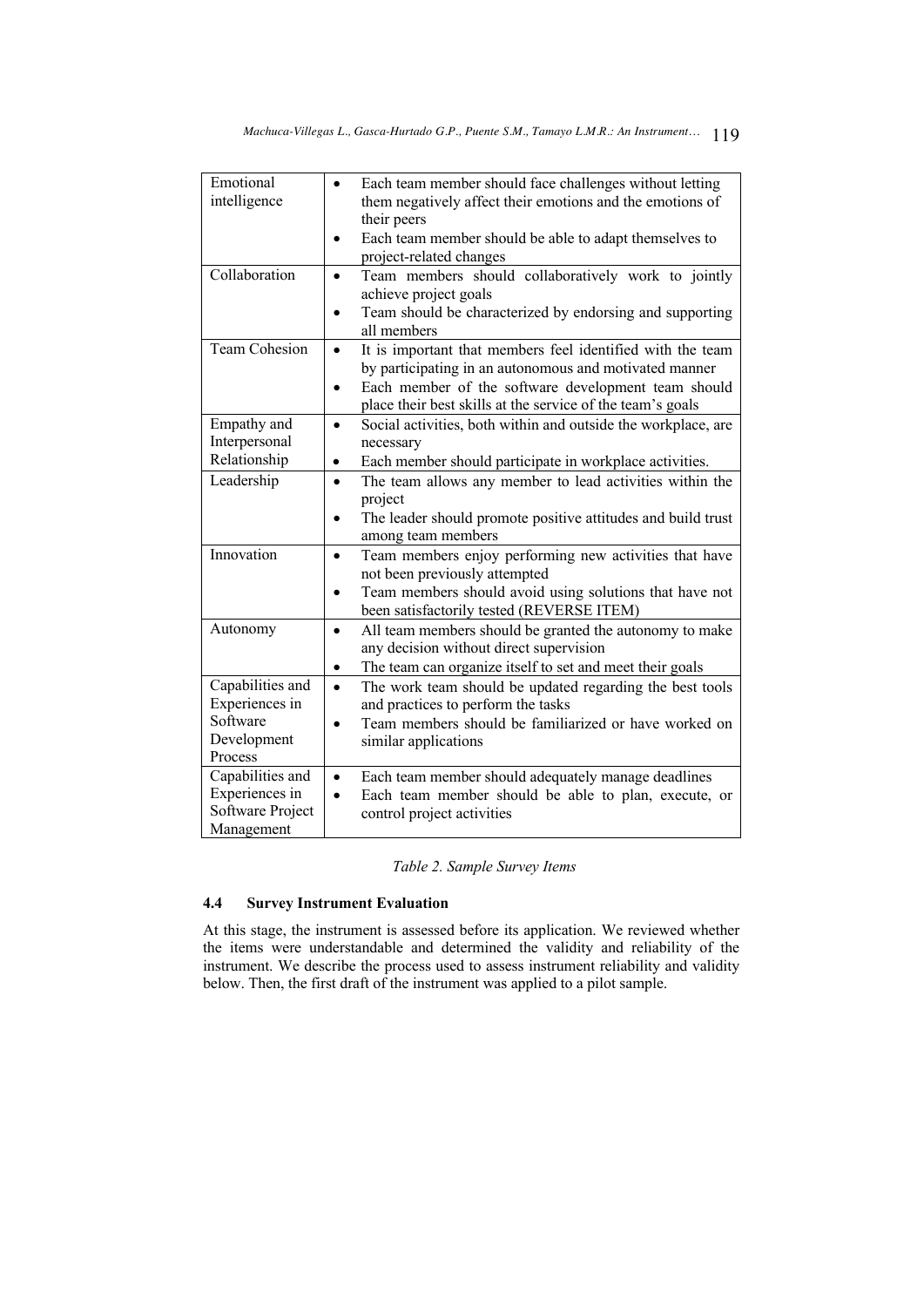#### **4.4.1 Validity Assessment**

Hernández et al. [Hernández, 14] suggest conducting a literature review to identify how other researchers have measured the variable as the first step in order to determine content validity. Then, based on this review, a "universe of possible items or reactions may be written to measure the variable and its dimensions (the universe should be as exhaustive as possible). Later, researchers acquainted with the variable must be engaged to determine whether the universe is truly exhaustive" (p. 209). The items included in the instrument were generated from the theoretical review of SHFs reported in software development productivity literature.

Validity refers to the degree to which an instrument actually measures the variable you intend to measure based on several types of evidence: content, construct and criteria. For our instrument, we assessed its content validity by understanding it as the degree to which our instrument reflects a specific content domain of what we intended to measure. For this purpose, we calculated the content validity coefficient (CVC) [Pedrosa, 13]. Because many factors may affect instrument validity and reliability, we must implement validation methodological processes to reduce application and interpretation biases before applying our measuring instrument based on criteria and theories that will enable us to obtain valid, reliable, and objective results [Flórez, 15].

To account for content validity, the following procedure was used for the proposed instrument. First, a literature review of existing academic and scientific papers and surveys on the subject matter was conducted. From these papers, we selected 13 SHFs, and, for each factor, 123 items were written. Then, to determine whether the items written for each factor effectively represented what we intended to measure and were aligned with the objectives set forth, the instrument was submitted to the consideration of subject matter experts (SME) [Pedrosa, 13] who were asked to validate their content. For this purpose, we selected five SME reviewers based on their expertise on software development and in the linguistic and psychological fields. The survey was provided in a validation format, i.e., it did not include the response options, but rather spaces where SME reviewers may write their assessment of each item, and any comments or the corresponding theoretical definitions. SME reviewers were instructed to read the instructions and assess each item as listed in Table 3. Then, the data received from these five reviewers were transcribed into an Excel spreadsheet for CVC calculation. The corresponding results are reported in the following section.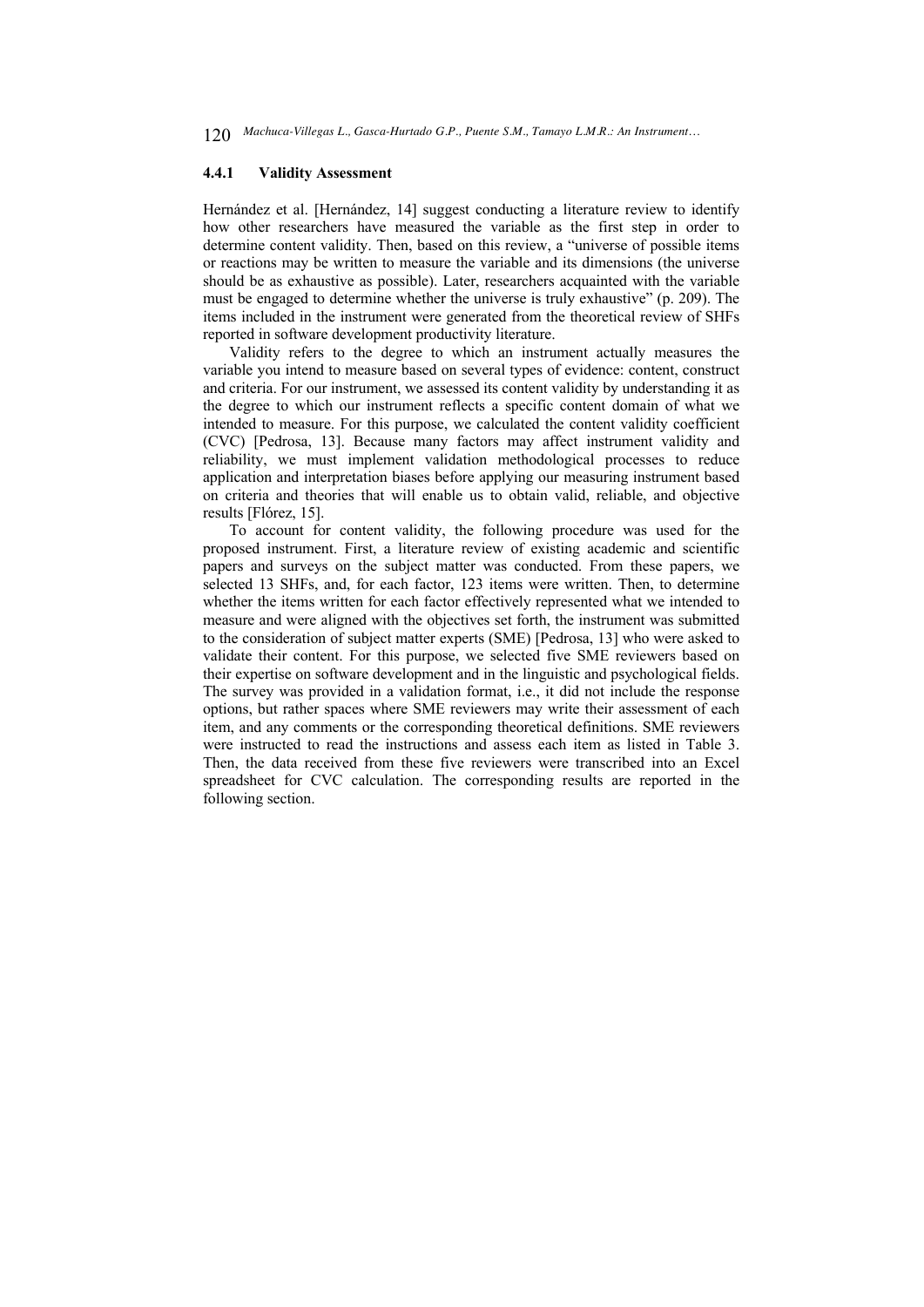| <b>Score</b>   | <b>Assessment Criteria</b>                                                                                                                                                                                                                                                                                        |
|----------------|-------------------------------------------------------------------------------------------------------------------------------------------------------------------------------------------------------------------------------------------------------------------------------------------------------------------|
| 1              | Not relevant so it should be removed<br>This item is not clear<br>This item has no logical relationship with the factor. This item<br>has a tangential relationship with the factor<br>This item can be removed without affecting the factor<br>measurement                                                       |
| $\overline{2}$ | It must be rewritten<br>The item requires several modifications or a very large<br>٠<br>modification in terms of wording or structure<br>A very specific modification is required for some wording<br>The item has a moderate relationship with the factor it is<br>measuring<br>The item is relatively important |
| 3              | This item is relevant<br>This item is clear with proper semantics and syntax<br>This item is completely related to the factor being measured<br>This item is very relevant and must be included                                                                                                                   |

*Table 3. Item assessment criteria*

# **4.4.2 Reliability Assessment**

An instrument is reliable if, when administered several times, approximately the same distribution of results is obtained each time it is applied [Kitchenham, 08]. In this sense, reliability is related to measurement consistency. The less results change, the more consistent the measurement and therefore more accurate [Espinosa, 08].

For this study, we estimated reliability via internal consistency. This is a procedure that measures the correlations between items included in the same test, i.e., the items produce similar results in repeated applications. There are several procedures used to determine reliability through internal consistency [Pérez, 09]:

- The Spearman–Brown procedure (correlation between halves)
- The Rulon procedure (variance between differences)
- The Guttman scaling procedure (variance between split halves)
- The Kuder–Richardson procedure (item intercorrelations)
- The Cronbach's alpha procedure (the sum of variances of the individual items divided by total variance weighed by the total number of items)

From the abovementioned procedures, we selected Cronbach's alpha [Quero, 10], which is based on the covariances between items measured through any multiplechoice scale [Martínez, 96]. This measurement requires a single instrument administration and produces values ranging from 0 to 1 [Molina, 13]. If Cronbach's alpha is high  $(> 0.7)$ , items are highly correlated and together measure a single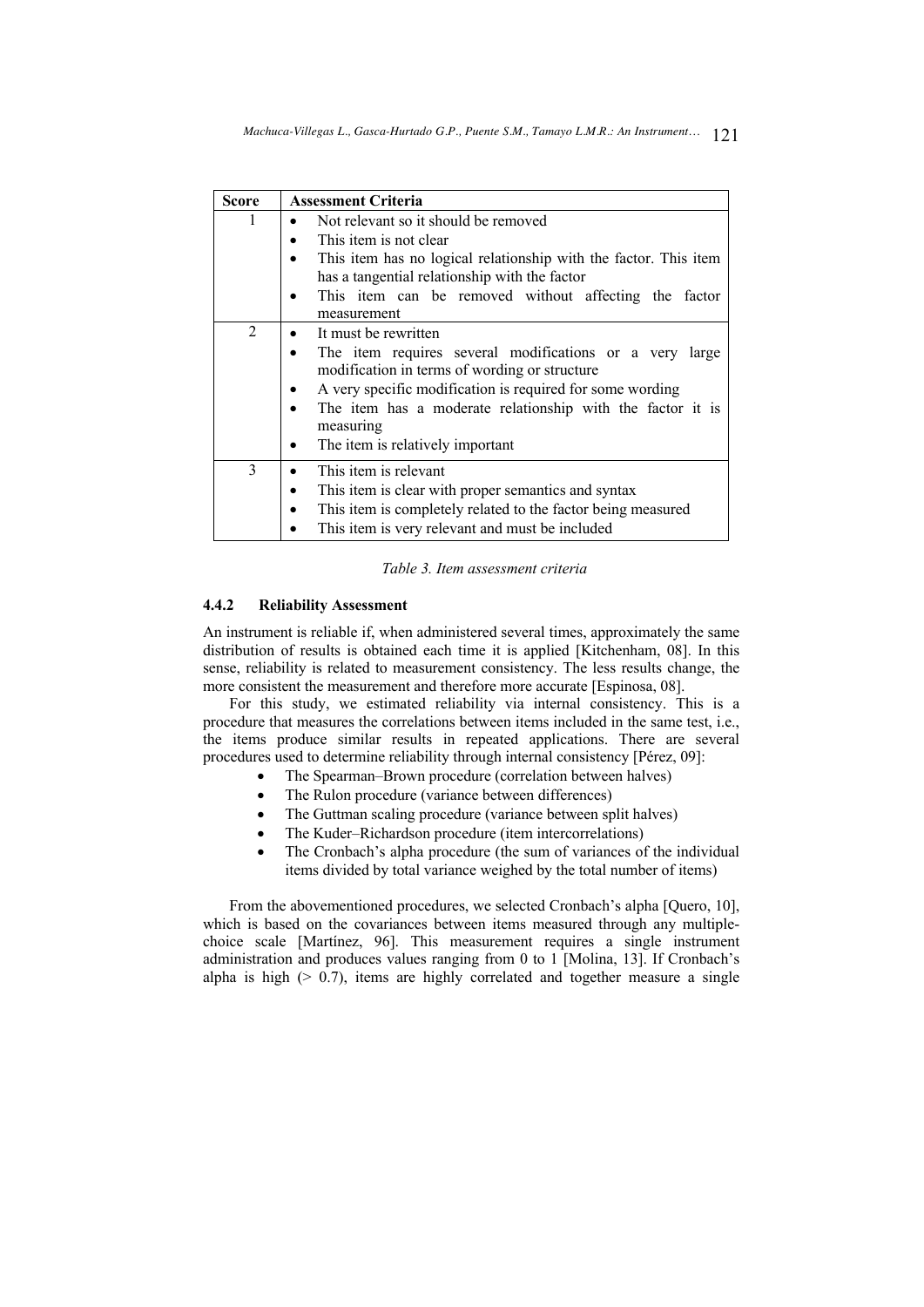construct [Kitchenham, 08]. The alpha coefficient is derived from the following equation [Martínez, 96]:

$$
\alpha = \frac{n}{n-1}(1 - \frac{\sum \sigma_j^2}{\sigma_x^2})
$$

where *n* is the number of test items,  $\sigma^2$  represents item variance (*j*= 1,2, …, n), and  $\sigma_x^2$ represents total test variance. The following section discusses Cronbach's alpha results for each factor and for the entire instrument.

# **4.4.3 Pilot Sample Application**

After validating the SHFs to be included in the instrument, we designed the draft version of the survey using Google Forms. Once hosted on the Google platform, the research team reviewed the items once again to streamline wording, structure, and operational details. Then, the corresponding adjustments were made, and the final file was structured. The instrument includes the following sections:

- A contextualization, data management authorization, and reliability section.
- A personal data section.
- One section for each factor. We agreed that the instrument must specify the name of each factor measured.
- An additional data section.

This first version of the instrument was applied to a pilot sample of 23 participants in Medellín, Colombia. The purpose of this test was to estimate the time respondents required to answer the survey, review the results structure generated by the platform, and identify opportunities for improvement. The corresponding results are discussed in the following section.

# **5 Results**

This section discusses instrument evaluation results based on its validity and reliability assessments, as well as its application to the pilot sample and final version of the instrument.

### **5.1 Validity and Reliability Assessment Results for the Instrument Designed**

The content validity coefficient (CVC) was calculated from the data obtained from the five SME reviewers. Through the CVC, the degree of agreement among the experts was determined for each of the items included in the instrument as well as for the total instrument. These results allowed us to identify those items that exceed 0.7 in a scale from 0 to 1 and therefore must be included in the final version of the instrument. All items that reported a CVC under 0.8 were deleted (24 items). Moreover, the reviewers suggested merging several items because their content was similar, thus reducing the final item number to 79 items.

Table 4 below lists the CVC results, the number of items per each SHF, the percentage of positive valences worked for the SHFs, the factors that have been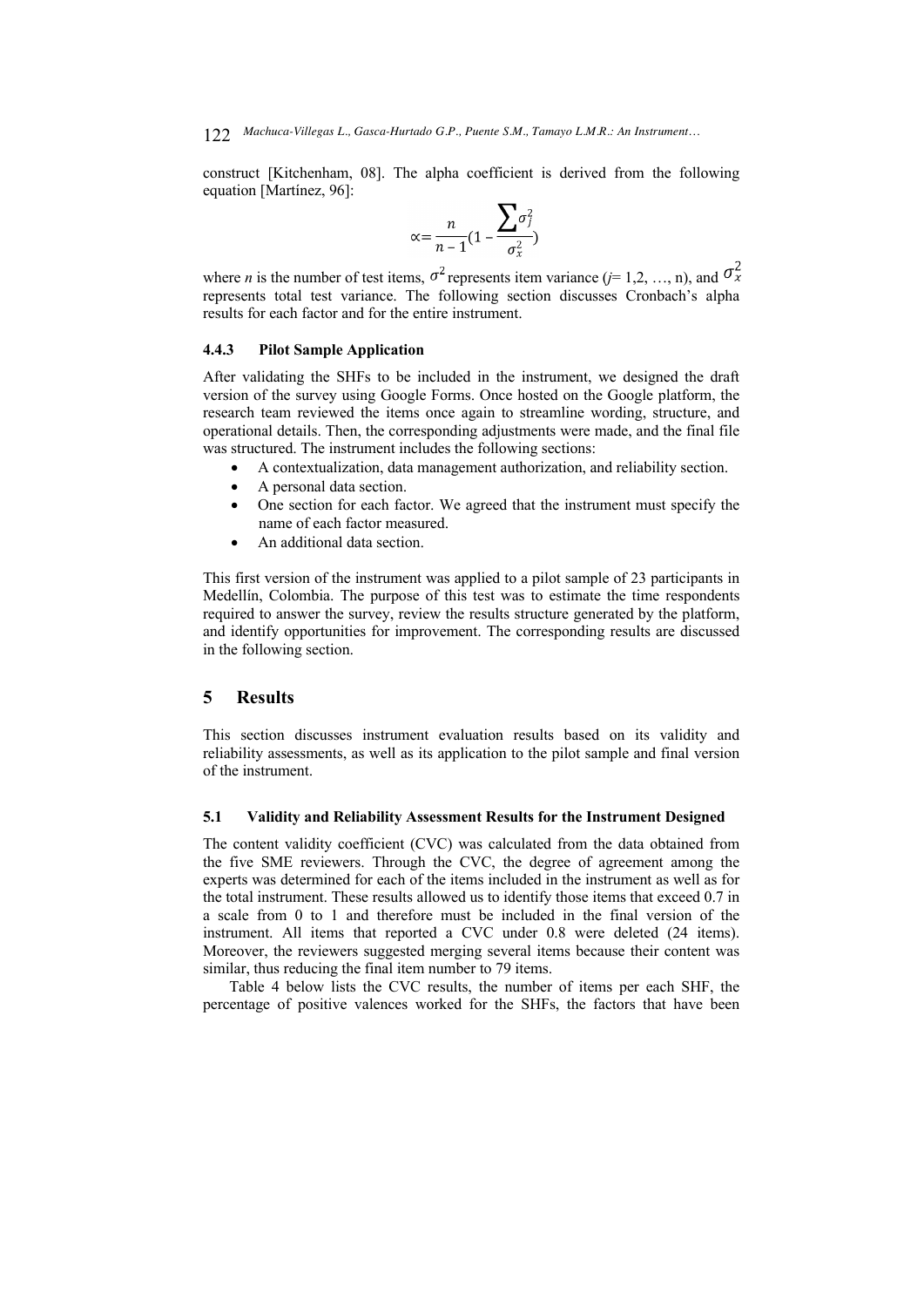removed based on their CVC, and the number of items per SHF included in the final version of the instrument. Because the CVC for each factor exceed 0.80, the instrument is deemed valid [Pedrosa, 13].

| <b>SHFs</b>       | <b>Number</b>  | % items<br><b>Removed</b> |                          | Accepted*      | <b>CVC</b> |
|-------------------|----------------|---------------------------|--------------------------|----------------|------------|
|                   | of Items       | with positive<br>valences | (CVC<br>$0.80$           |                |            |
| Communication     | 13             | 76.9                      | 6                        | 6              | 0.81       |
| Collaboration     | 7              | 85.7                      | $\overline{c}$           | 4              | 0.85       |
| Commitment        | 7              | 85.7                      | 1                        | 6              | 0.85       |
| Motivation        | 11             | 100.0                     | $\overline{4}$           | 5              | 0.83       |
| Work satisfaction | 13             | 100.0                     | $rac{2}{3}$              | $\overline{7}$ | 0.91       |
| Leadership        | 12             | 83.3                      |                          | $\overline{7}$ | 0.92       |
| Innovation        | 11             | 81.8                      | $\overline{1}$           | 6              | 0.94       |
| (creativity)      |                |                           |                          |                |            |
| Emotional         | 10             | 100.0                     | $\boldsymbol{0}$         | 8              | 0.97       |
| intelligence      |                |                           |                          |                |            |
| Autonomy          | 9              | 100.0                     | $\overline{\mathcal{A}}$ | $\mathfrak s$  | 0.86       |
| Empathy and       | 12             | 91.7                      | 1                        | 9              | 0.89       |
| Interpersonal     |                |                           |                          |                |            |
| Relationship      |                |                           |                          |                |            |
| Team Cohesion     | $\overline{7}$ | 100.0                     | $\boldsymbol{0}$         | 6              | 0.91       |
| Capabilities and  | 7              | 100.0                     | $\boldsymbol{0}$         | 7              | 0.94       |
| Experiences in    |                |                           |                          |                |            |
| software          |                |                           |                          |                |            |
| development       |                |                           |                          |                |            |
| process           |                |                           |                          |                |            |
| Capabilities and  | 6              | 100.0                     | $\boldsymbol{0}$         | 4              | 0.97       |
| Experiences in    |                |                           |                          |                |            |
| software project  |                |                           |                          |                |            |
| management        |                |                           |                          |                |            |
| Total             | 123            | 91.9                      | 24                       | 79             | 0.86       |

*Table 4. Instrument content validity results*

*\*Some items were merged, therefore the total of accepted items does not correspond to the difference between the number of items and the removed items* 

Table 5 below lists the assessment values from the SME reviewers. Values were calculated from the Excel spreadsheet using SPSS. Here, the SME reviewers approved a high number of the items assessed with percentages ranging from 61.6% to 83.2%. However, two of the five SME reviewers believed that no item should be removed, while reviewer 4 suggested that 16.8% should be removed, i.e., the highest percentage from any of the reviewers.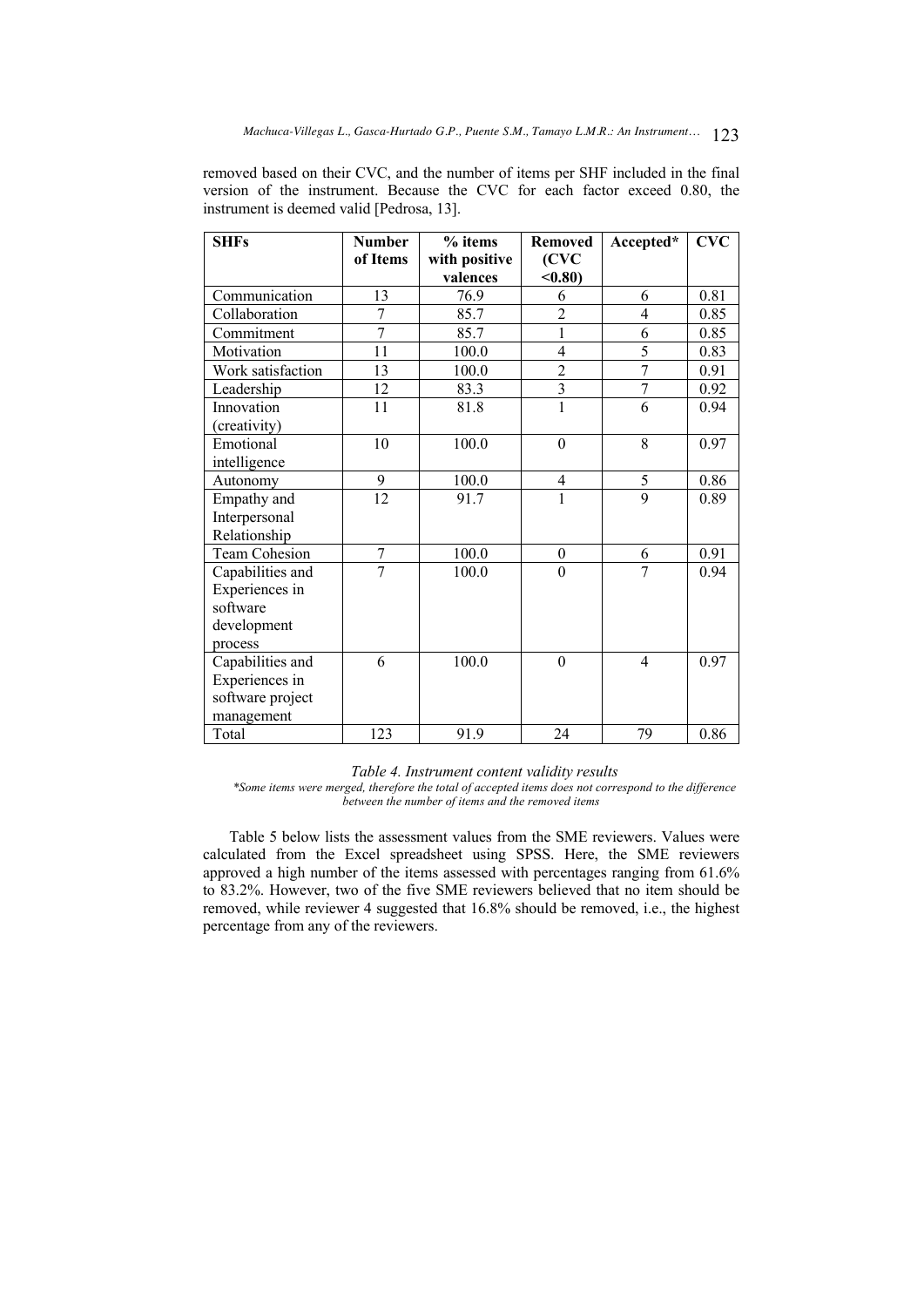|                   | <b>Assessment</b> |               |                        |               |                          |               |  |
|-------------------|-------------------|---------------|------------------------|---------------|--------------------------|---------------|--|
| <b>Reviewer</b>   | Not relevant      |               | <b>Needs rewording</b> |               | This item is<br>relevant |               |  |
|                   | No.               | $\frac{0}{0}$ | No.                    | $\frac{0}{0}$ | No.                      | $\frac{0}{0}$ |  |
|                   | Items             |               | Items                  |               | Items                    |               |  |
| <b>REVIEWER 1</b> | $\Omega$          |               | 21                     | 16.8          | 104                      | 83.2          |  |
| <b>REVIEWER 2</b> | 5                 | 4.0           | 17                     | 13.6          | 103                      | 82.4          |  |
| <b>REVIEWER 3</b> | 15                | 12.0          | 33                     | 26.4          | 77                       | 61.6          |  |
| <b>REVIEWER 4</b> | 21                | 16.8          | 24                     | 19.2          | 80                       | 64.0          |  |
| <b>REVIEWER 5</b> |                   |               | 21                     | 16.8          | 104                      | 83.2          |  |

### *Table 5. Instrument Item Assessment from Reviewers*

Table 6 shows the CVC values such as the minimum, maximum and average (0.86) CVC values. Because the average CVC value exceeds the suggested optimum value (0.8), the instrument is deemed to be valid [Pedrosa, 13].

| <b>Minimum</b><br>Rating | <b>Maximum</b><br>Rating | <b>Average CVC</b> | <b>Number of Items</b> |
|--------------------------|--------------------------|--------------------|------------------------|
| 0.53                     | .00                      |                    |                        |

# *Table 6. Summary of Instrument Item Assessment Statistics*

After the instrument was considered to be valid in terms of content, we proceeded to calculate the reliability for each factor and for the instrument as a whole using Cronbach's alpha coefficient based on the covariances between items. For these calculations, we used SPSS (version 21 for Windows) and the corresponding results are summarized in Table 7. Because all of Cronbach's alpha values are within the range suggested by [Oviedo, 05] for one-dimensional scales (0.7–0.9), we can safely assume that all instrument items exhibit proper internal consistency.

| Social and Human Factors | Number of Cronbach's |       |
|--------------------------|----------------------|-------|
|                          | <b>Items</b>         | alpha |
| Communication            | 13                   | 0.743 |
| Collaboration            |                      | 0.753 |
| Commitment               |                      | 0.782 |
| Motivation               |                      | 0.690 |
| Work satisfaction        | 13                   | 0.753 |
| Leadership               | 12                   | 0.761 |
| Innovation (creativity)  |                      | 0.751 |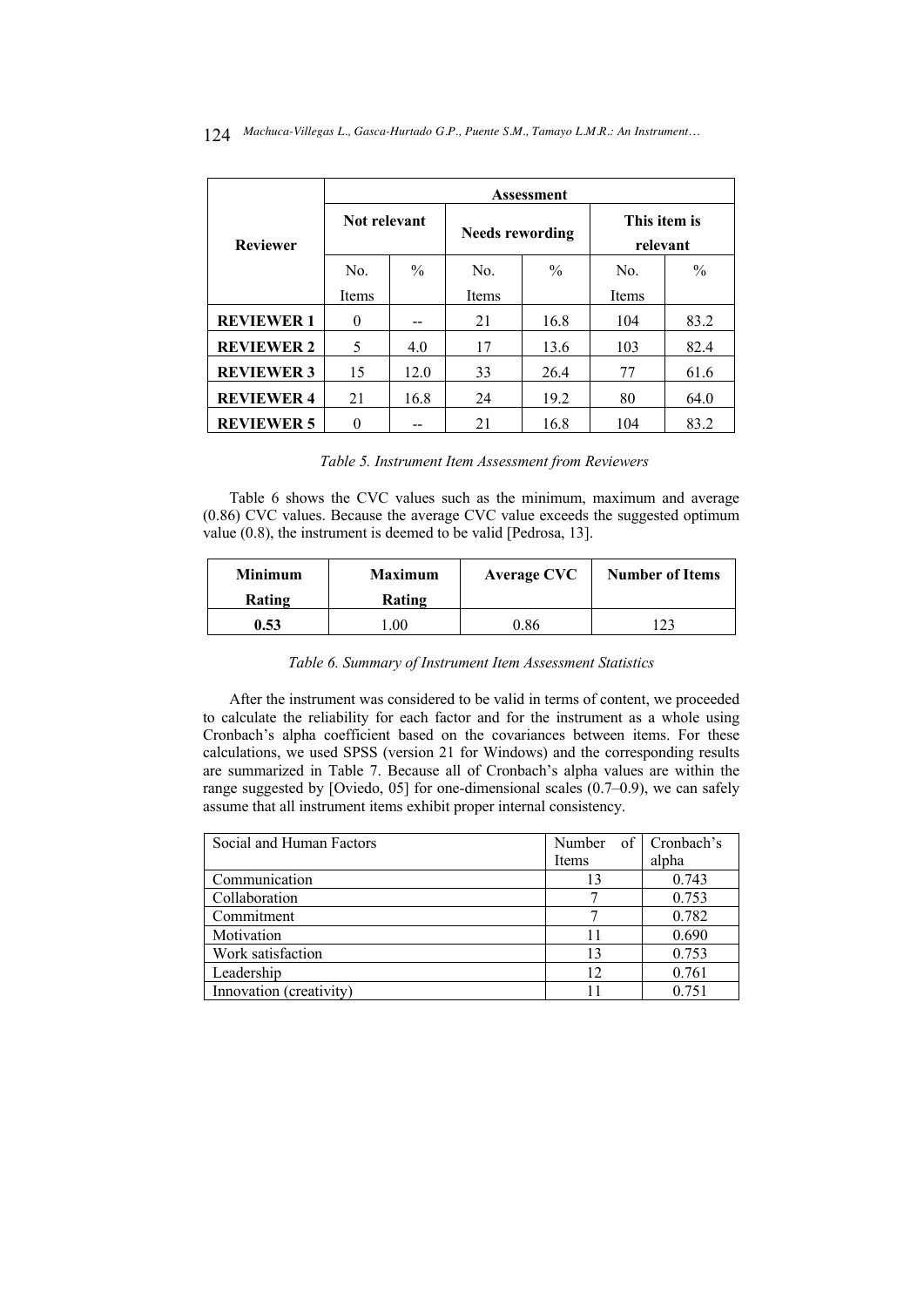| Emotional intelligence                           | 10  | 0.804 |
|--------------------------------------------------|-----|-------|
| Autonomy                                         |     | 0.749 |
| Empathy and Interpersonal Relationship           | 12  | 0.713 |
| <b>Team Cohesion</b>                             |     | 0.797 |
| Capabilities and Experiences in software         |     | 0.788 |
| development process                              |     |       |
| Capabilities and Experiences in software project |     | 0.793 |
| management                                       |     |       |
| Total                                            | 122 |       |

#### *Table 7. Instrument Reliability Results*

# **5.2 Assessment of Pilot Sample Application Results**

Rather than assessing the responses from pilot sample respondents, we focused on response time and the difficulties that might affect proper survey completion. According to our results, the average response time was 25 min and certain items required some wording adjustments. Some of the adjustments suggested were as follows:

- All wording must be consistent. All items must be reworded using "should"
- All factors and questions must be numbered
- In the Work Team Cohesion factor, the "Activities should be performed in a timely and comprehensive manner" must be rewritten as "Activities should be performed in a timely manner and with participation from all stakeholders"
- All questions and answers must be separately worded rather than using the matrix used in the original version of the instrument.

Based on these results, we decided to restructure the entire instrument and apply it to a different group of participants because this would provide additional feedback and allow us to make the corresponding adjustments. Once the second pilot was applied, additional minor wording adjustments were made, and we were able to determine that these wording changes did not significantly change response times.

# **5.3 Instrument Final Version**

From the results of the instrument evaluation and the pilot sample, we generated a new version. With this instrument, it is expected to measure the perception of software development team members about 13 SHFs that can influence their productivity, therefore its purpose focuses, particularly, on aspects associated with the person, in contrast to some research that they encompass other types of factors that influence productivity [Canedo, 19] [Fatema, 18] [Iqbalm, 19] [Murphy-Hill, 19]. This particularity allows us to go deeper into each SHF and expect more detailed results.

This instrument includes additional SHFs to those included in [Canedo, 19] [Fatema, 18] [Iqbalm, 19] and [Murphy-Hill, 19]. For instance, in [Canedo, 19], Canedo and Santos included eight factors associated with the person, five of them are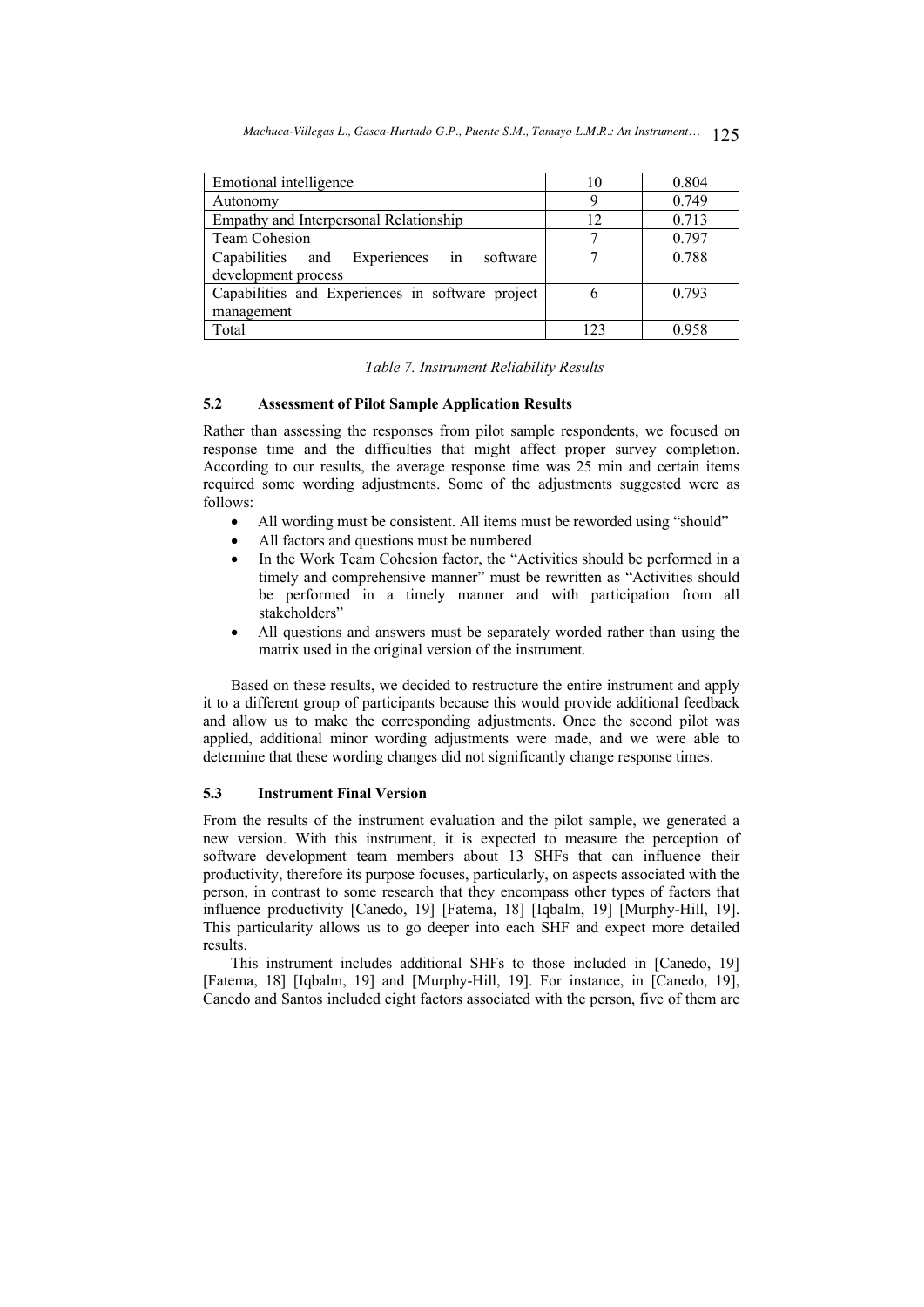related to the SHFs Communication, Collaboration, Team Cohesion, Motivation, Capabilities and Experiences in software development process, Capabilities and Experiences in software project management.

The results contribute to the researchers focused on studying the factors that influence the productivity of software development. It adds value to the related works. The instruments used in the literature reviewed were a reference for the instrument design described in this article. The instrument's final version is presented below.

### **Title**

Perceptions from the software development team members

### **Contextualization, Data Management Authorization, and Reliability Section.**

As part of the framework of the "Classification and Influence of Social and Human Factors on Software Development Team Productivity in Small and Medium IT Businesses" project, this study seeks to identify these factors; therefore, we hereby request and acknowledge your valuable participation in this study.

As you are working in our area of interest, you have been randomly selected to respond this survey. Note that there are no right or wrong answers. We would only like to know your perceptions based on the below factors. We guarantee that your answers will remain strictly confidential and in full compliance with the applicable laws on statistical secrecy and protection of personal data. All information provided herein is anonymous and confidential, and all individual survey will be destroyed and data will be aggregated with all other respondents.

Would you like to continue? YES NO

#### **General Data.**

Please answer each of the following questions according to your current situation

- Country
- City
- Age
- Gender
- Maximum academic level reached
- **Profession**
- **Position**
- Years in the company
- Years of professional experience in software development

## **Questions by Social and Human Factors**

Select the most appropriate answer for each of the following statements, according to this scale: Strongly Disagree; Disagree; Agree; Strongly Agree.

### 1. Communication

1.1 To improve productivity in software development processes, communication between team members is paramount.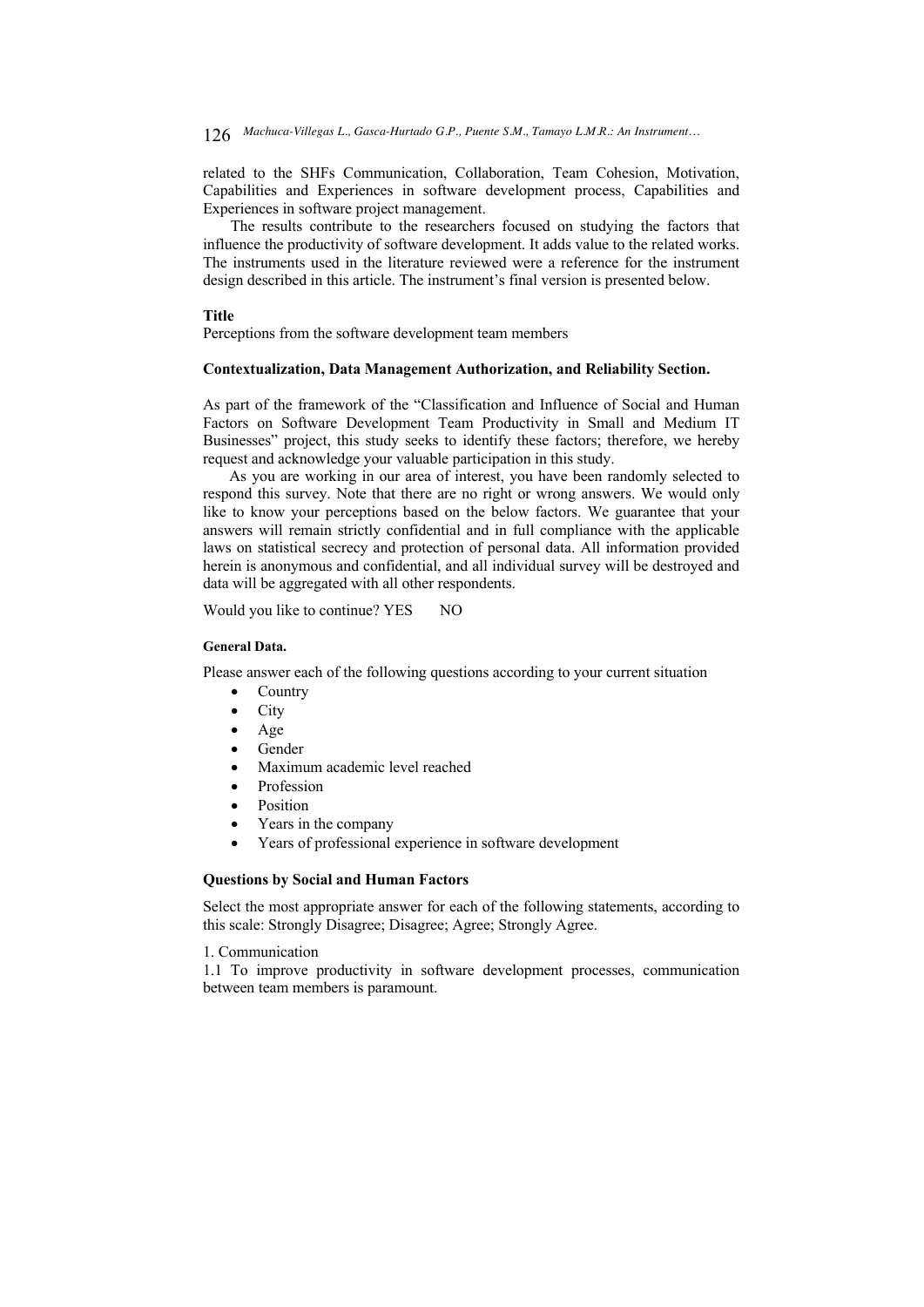1.2 Project objectives and their corresponding activities should be explicit and clear to all team members to improve productivity in software development processes.

1.3 To improve the productivity in software development processes, each task should have a clearly identified person in charge.

1.4 Team members should maintain fluid communication to improve productivity in software development processes.

1.5 To improve productivity in software development processes, team members should be informed in a timely manner about goal progress and objective achievements.

1.6 To improve productivity in software development processes, a communication protocol between the team members and external personnel should be defined.

#### 2. Commitment

2.1 To improve productivity in software development processes, the work team should perform the tasks required to achieve project success according to the objectives that were set.

2.2 The members should be assigned a level of responsibility that facilitates assuming their tasks in favor of team objectives to improve productivity in software development processes.

2.3 To improve productivity in software development processes, the team should be clear about its responsibility for completing tasks and be willing to help as necessary.

2.4 All team members should be accountable for the obtained results, fulfill their duties, and admit their mistakes to improve productivity in software development processes.

2.5 To improve productivity in software development processes, the team members should completely and promptly complete all of the tasks that were assigned.

## 3. Motivation

3.1 To improve productivity in software development processes, positive attitudes are essential to achieve the project's objectives.

3.2 The tasks assigned to team members should be perceived as interesting and challenging to improve productivity in software development processes.

3.3 To improve productivity in software development processes, team members should believe that the tasks they perform contribute to achieve objectives.

3.4 Team members should receive rewards for activities performed because this improves productivity in software development processes.

3.5 To improve productivity in software development processes, good furniture, computer equipment, and optimal environmental conditions should be available.

# 4. Work Satisfaction

4.1 To improve productivity in software development processes, the contribution from each team member should be recognized.

4.2 The activities performed by team members should contribute to their personal and professional growth and improve productivity in software development processes.

4.3 To improve productivity in software development processes, team members should be satisfied with the equitable distribution of work.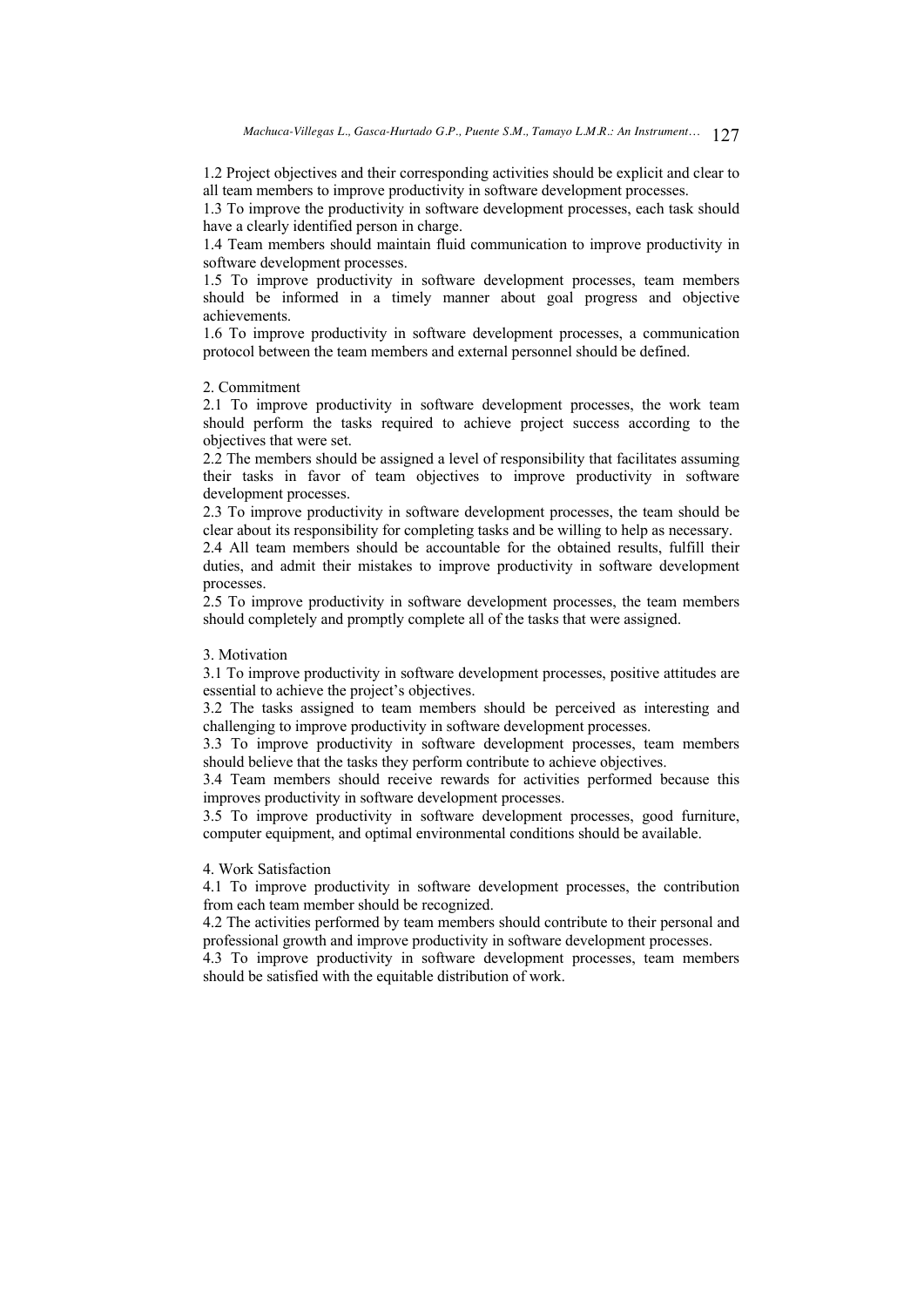4.4 Team members should be satisfied with the activities they perform to improve productivity in software development processes.

4.5 To improve productivity in software development processes, the tasks assigned to each team member should largely correspond to what each one wants to do.

4.6 To improve productivity in software development processes, tasks should be assigned according to the profile of each team member.

4.7 Team members should be satisfied with the possibility of acquiring additional knowledge about software development to improve their productivity.

# 5. Emotional Intelligence

5.1 To improve productivity in software development processes, each team member should be able to adapt themselves to project changes.

5.2 To improve productivity in software development processes, each team member should be able to express disagreement in a timely manner and to the right person.

5.3 To improve productivity in software development processes, team members are required to perform their activities, even when they become difficult.

5.4 Team members need to know how to appropriately manage their emotions to improve productivity in software development processes.

5.5 To improve productivity in software development processes, it is important for each team member to listen to criticism and act accordingly.

5.6 To improve productivity in software development processes, the team should be appropriately able to solve conflicts.

5.7 To improve productivity in software development processes, team members should know how to recognize the emotional states of their colleagues and empathetically act.

5.8 To improve productivity in software development processes, team members should build relationships based on both trust and respect.

# 6. Collaboration

6.1 To improve productivity in software development processes, team members should collaboratively work to achieve the project's goals.

6.2 There should be trust among team members for the performance of their duties and protection of common interests, which contributes to improving productivity in software development processes.

6.3 To improve productivity in software development processes, team members should be willing to help, endorse, and support their colleagues.

6.4 To improve productivity in software development processes, team members should share their knowledge, information, and experience with their colleagues.

### 7. Team Cohesion

7.1 To improve productivity in software development processes, team members need to work at similar rates.

7.2 Importantly, members feel identified with the team participating in an autonomous and motivated manner, which helps to improve productivity in software development processes.

7.3 To improve productivity in software development processes, team members should put their best skills at the service of the project objectives.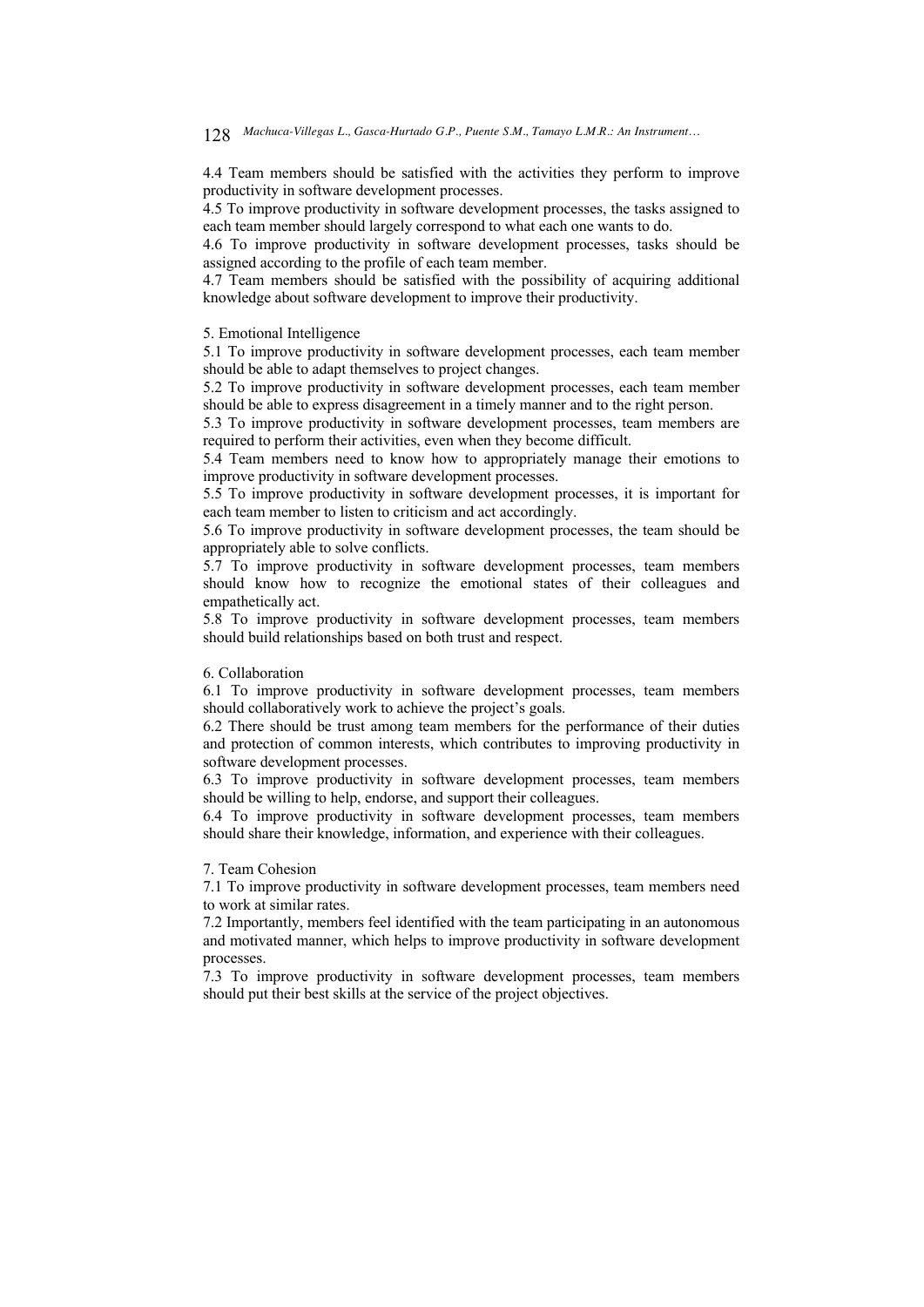7.4 To improve productivity in software development processes, team members should enjoy performing tasks with their colleagues.

7.5 The activities should be executed in a timely manner and with the participation of everyone involved to improve productivity in software development processes.

7.6 To improve productivity in software development teams, team members should know what each of their colleagues does.

# 8. Empathy and Interpersonal Relationships

8.1 To improve productivity in software development teams, team members should participate in social activities both within and outside the work environment.

8.2 To improve productivity in software development teams, team members may have little or no relationship with each other as long as they do their job.

8.3 To improve the productivity of the software development teams, team members should recognize that failing to perform their tasks may affect the performance of their colleagues and the team as a whole.

8.4 To improve productivity in software development teams, team members should receive training in interpersonal relationships, assertive management of emotions, teamwork, and quality.

8.5 To improve productivity in software development teams, there should be good personal relationships between team members.

8.6 To improve productivity in software development teams, members of the team should be able to take the place of the other when you need help and collaborate to meet your need.

8.7 To improve productivity in software development teams, each member should participate in workplace activities.

8.8 To improve productivity in software development teams, the members should promote a pleasant work environment.

8.9 To improve productivity in software development teams, team members should respect the agreed-upon coexistence agreements.

#### 9. Leadership

9.1 To improve productivity in software development teams, any team member may have qualities to lead activities within the project.

9.2 To improve the productivity of the software development teams, team members should feel that they can offer solutions to project problems.

9.3 The leader should promote positive attitudes and build trust among software development team members to improve productivity.

9.4 To improve productivity in software development teams, work decisions should be made in group discussions and not unilaterally.

9.5 The leader should coordinate and guide the activities of the software development team toward project objectives and goals to improve productivity.

9.6 To improve productivity, the leader should be equitable in his/her treatment and demand toward software development team members.

9.7 To improve productivity in software development teams, the leader should be concerned with both project results and human relations.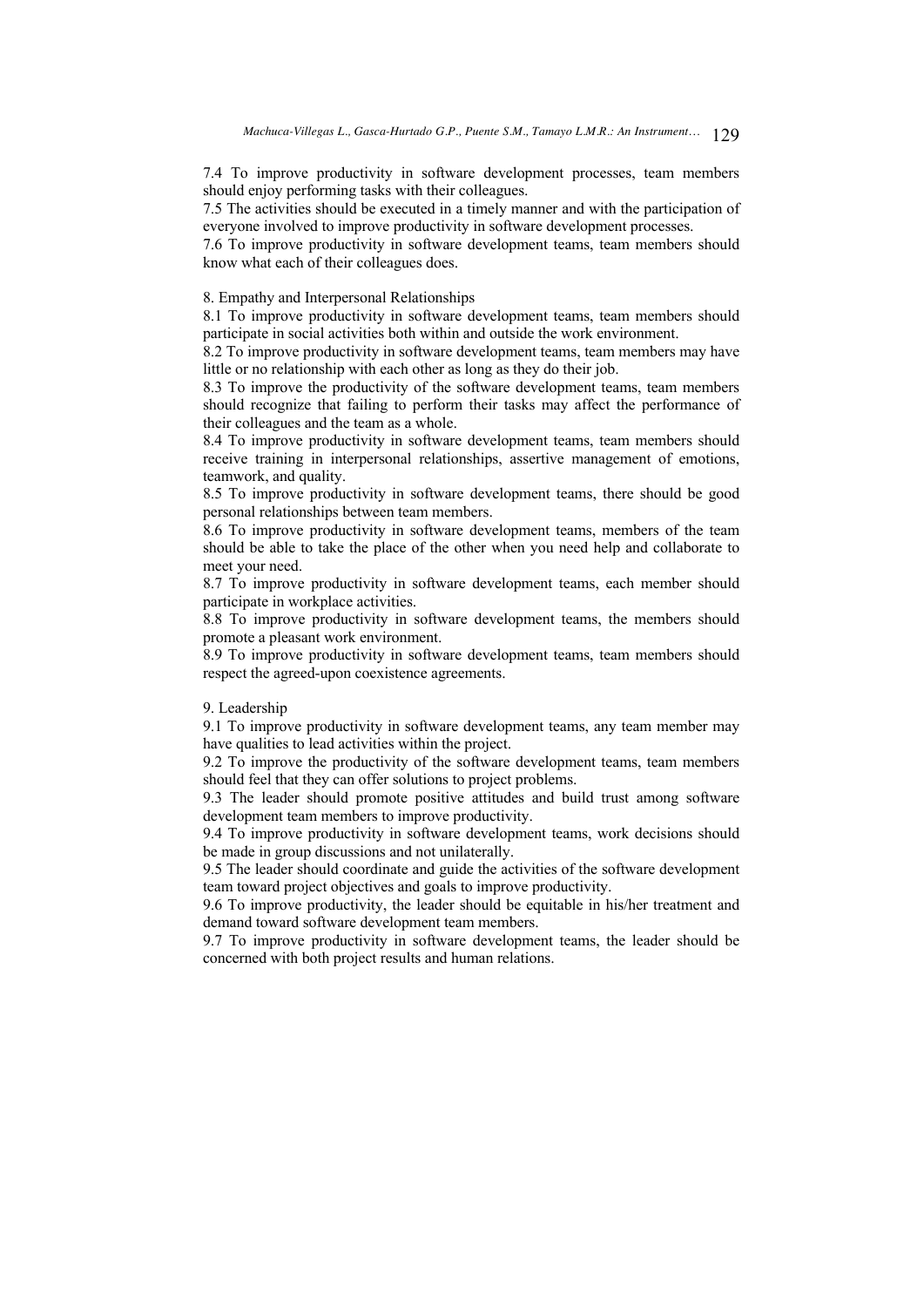#### 10. Innovation

10.1 To secure process innovation and to improve productivity in software development teams, team members should consider customer's suggestions, complaints, and/or claims.

10.2 Company policies should promote the incorporation of innovation in projects to improve productivity in software development teams.

10.3 To improve productivity in software development teams, using solutions that have not been satisfactorily tested should be avoided.

10.4 To improve productivity in software development teams, their members should be able to take on new challenges and develop various skills.

10.5 The members of the software development team should support and be receptive to new ideas for improving productivity.

10.6 To improve productivity in software development teams, the leader should encourage members to place their own ideas into practice and identify new ways to deal with problems.

### 11. Autonomy

11.1 To improve productivity in software development teams, members should be empowered to make project decisions and the way in which they work.

11.2 To improve productivity in software development teams, their members can organize themselves to set and meet their goals.

11.3 To improve productivity in software development teams, team members should make decisions about the methods, techniques, and strategies to perform the tasks.

11.4 To improve productivity in software development teams, team members should trust their abilities to execute the tasks that have been assigned to them.

11.5 To improve productivity in software development teams, team members should be able to take corrective measures on their own initiative.

12. Capabilities and experiences in the software development process

12.1 To improve productivity in software development teams, team members should remain updated on the best tools and task execution practices.

12.2 To improve productivity in software development teams, team members should be knowledgeable on the subject matter or have worked in similar contexts.

12.3 To improve productivity in software development teams, team members should have knowledge or experience in the tools and programing languages used in the project.

12.4 To improve productivity in software development teams, team members should have knowledge or experience in the analysis, design, construction, or implementation of software.

12.5 To improve productivity in software development teams, team members should exhibit logical reasoning and systemic thinking skills.

12.6 To improve productivity in software development teams, team members should be able to implement efficient solutions to meet project requirements.

12.7 To improve productivity in software development teams, team members should have knowledge or experience in the analysis, design, construction, or implementation of software.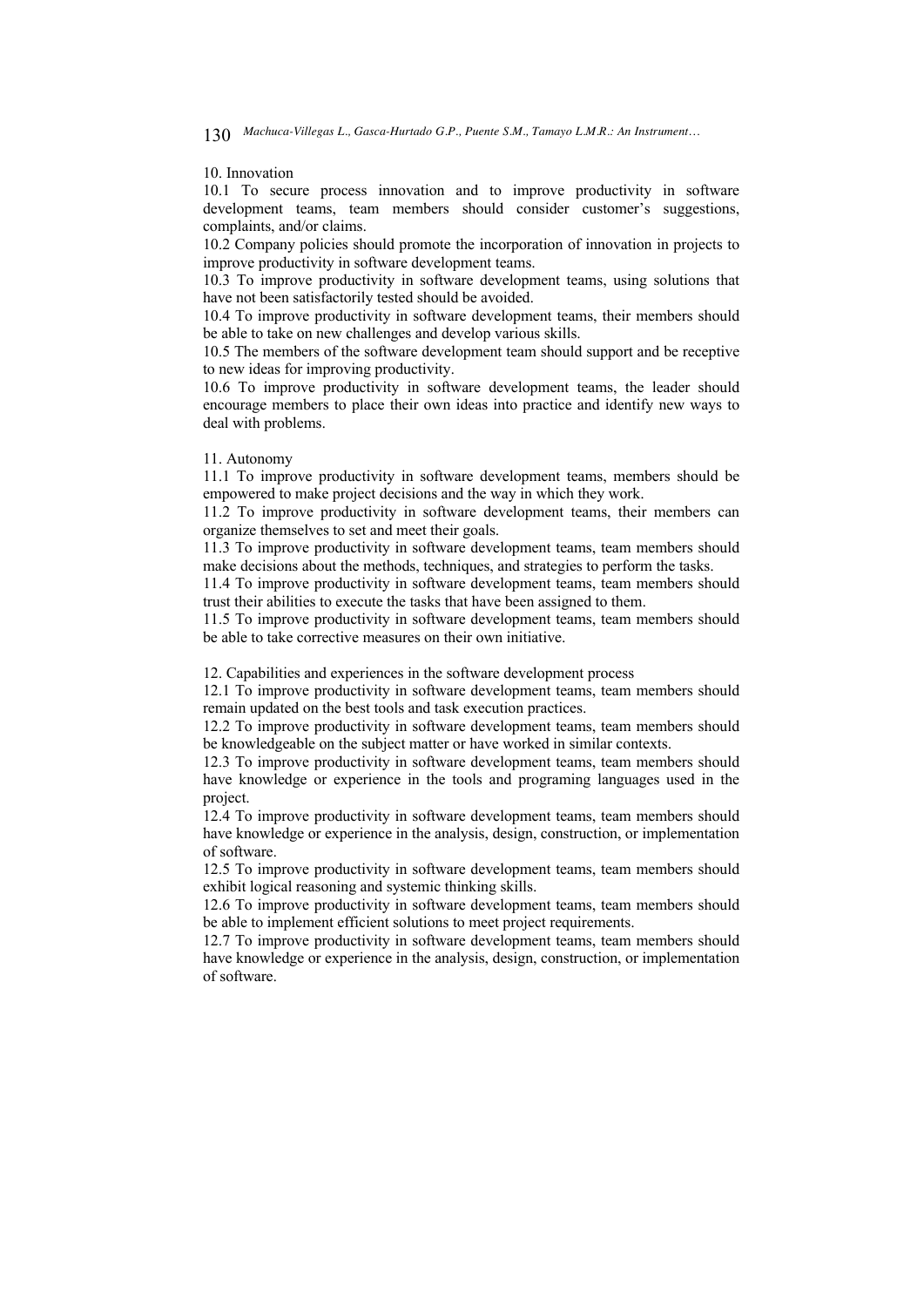13. Capabilities and experiences in software project management

13.1 To improve the productivity of the software development teams, team members should adequately manage deadlines.

13.2 To improve productivity, software development team members should be able to plan, execute, or control project activities.

13.3 To improve productivity, software development team members should have knowledge or experience in project management tools and techniques.

13.4 To improve the productivity of the software development teams, team members should have knowledge or experience in the use of metrics used for project monitoring.

# **Additional Data**

- Please specify how many people are included in your team, including yourself
- Please specify the main activity of the company you work for
- Please specify the legal nature of the company you work for
- Please specify the number of employees in the company you work for
- Please specify the number of projects completed last year in the company you work for
- Please specify the certifications achieved by the company you work for
- Please specify your role within the company you work for
- Please specify the type of software development methodology used by the company you work for
- Please list the software development methodologies used by the company you work for

# **6 Conclusions and Future Work**

This study discusses the development and evaluation of an instrument used to measure perceptions on the SHFs that exert influence on the productivity of the software development team. For this purpose, the authors designed a 79-item survey covering 13 SHFs. Then, the instrument developed was assessed in terms of validity and reliability using the CVC and Cronbach's alpha coefficient. Moreover, the first version of the document was applied to a pilot sample.

The results from this instrument assessment revealed an average CVC of 0.86 and a Cronbach's alpha coefficient of 0.958, which indicates that the instrument is both valid and reliable.

Overall, this study improved the comprehension of the significance of the SHFs that affect software development productivity because, as confirmed by the corresponding content validity results, all items included in the instrument reflect a specific subject matter domain.

This instrument can be used by development teams that may wish to identify and rank SHFs that affect their productivity. Software development organizations can use these instruments to measure perceptions on the SHFs that may affect team productivity and implement improvements based on their results.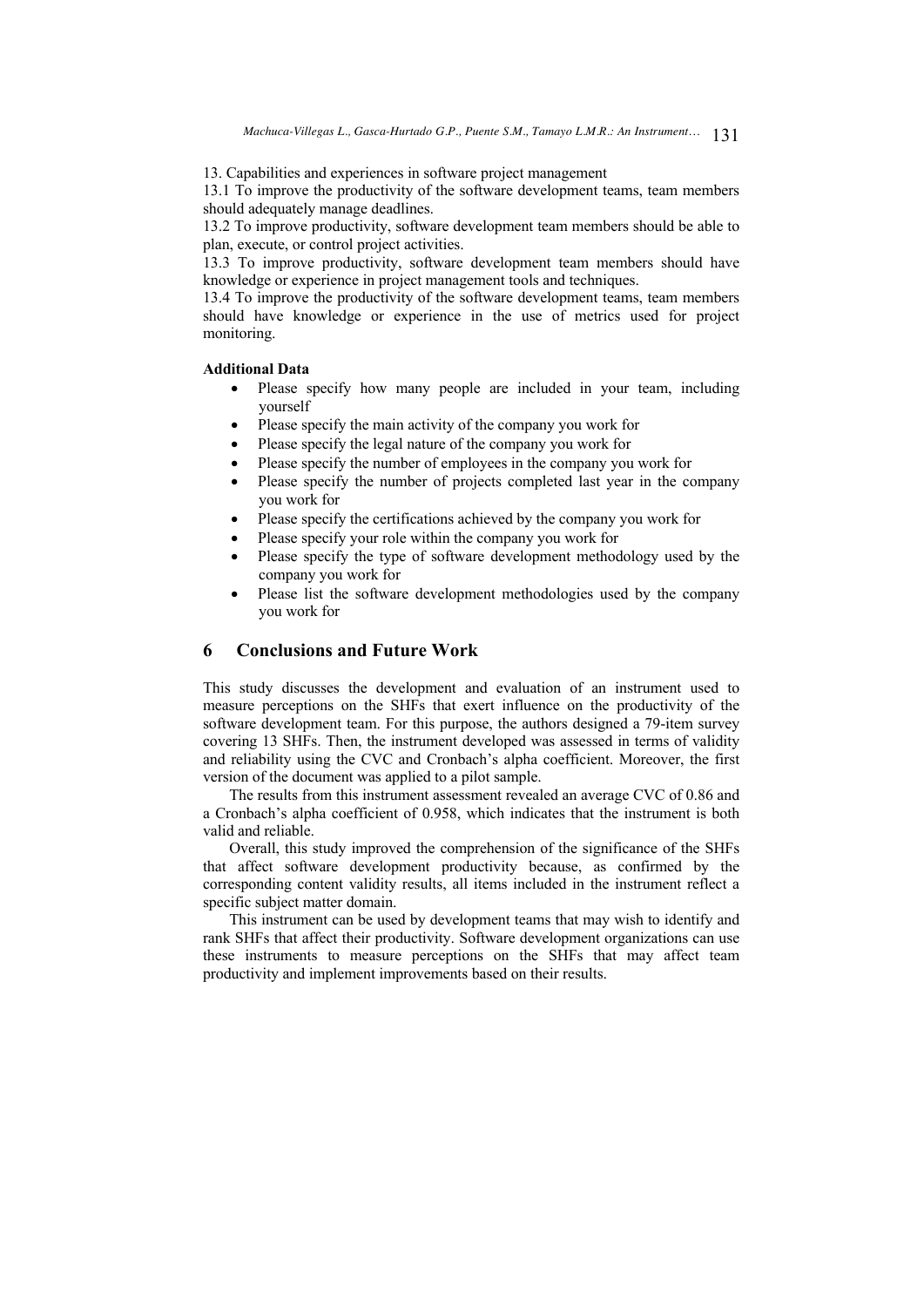*Machuca-Villegas L., Gasca-Hurtado G.P., Puente S.M., Tamayo L.M.R.: An Instrument…* 132

As for future work, the instrument designed will be applied to software development team members in Colombia and other Latin American countries. For this purpose, we plan to make the survey available for up to two months or until they obtain enough responses for a representative sample. Based on the results obtained, the authors expect to identify and rank the SHF identified as most significant by our subject matter experts and propose gamification strategies aimed at improving productivity of software development teams. According to [García-Mireles, 19], gamification has a positive impact in terms of improving productivity; it improves the quality of the software product and increases the developer's performance.

Additionally, the study of SHFs can be expanded by deepening factors related to user experience and customer satisfaction.

#### **Acknowledgements**

This study is part of the "Classification and Influence of Social and Human Factors on Software Development Team Productivity in Small and Medium IT Businesses" project, financed by La Universidad de Medellín (Colombia), El Centro de Investigaciones en Matemáticas (Zacatecas-México) and La Universidad de Guadalajara (México). We express our gratitude to all the funding institutions.

In addition, we also thank the SME reviewers Bell Manrique-Losada, María Clara Gómez Alvarez, Vianca Vega, Belkis Bosetti Carnevali and Liliana Paola Muñoz Gómez, who assessed the items to calculate the content validity of the instrument and the participants in the pilot study.

# **References**

[Aiken, 96] Aiken, L.: Test psicológicos y evaluación, Editorial Prentice Hall Iberoamericana / México D.F (1996)

[Canedo, 19] Canedo, E. D., Santos, G. A.: Factors Affecting Software Development Productivity: An empirical study, In Proc. XXXIII Brazilian Symposium on Software Engineering, September 2019, 307-316.

[Capretz, 14] Capretz, L. F.: Bringing the human factor to software engineering, IEEE Software, 31, 2, 104–104, 2014.

[Consuegra, 10] Consuegra, N.: Diccionario de psicologia-Ecoe Ediciones, 2010.

[De Barros, 10] De Barros Sampaio, S. C., Barros E. A., De Aquino G.S., Carlos e Silva, De Lemos S. R.: A review of productivity factors and strategies on software development, In Proc. 5th Int Conf Softw Eng Adv ICSEA, 2010, 196–204.

[Dutra, 15] Dutra, A. C., Prikladnicki, R., França, C.: What do we know about high performance teams in software engineering? Results from a systematic literature review, In Proc. 41st Euromicro Conference on Software Engineering and Advanced Applications, August 2015, 183-190.

[Fatema, 18] Fatema, I., Sakib, K.: Factors influencing productivity of agile software development teamwork: A qualitative system dynamics approach, In Proc. 24th Asia-Pacific Software Engineering Conference (APSEC), December 2017, 737-742, IEEE.

[Flórez, 15] Flórez, I., Fajardo., L.: Validación de un instrumento para la caracterización de la comunicación no verbal intencional de niños con habilidades diversas (sordoceguera y plurideficiencia), Corporación Universitaria Iberoamericana / Bogotá (2015)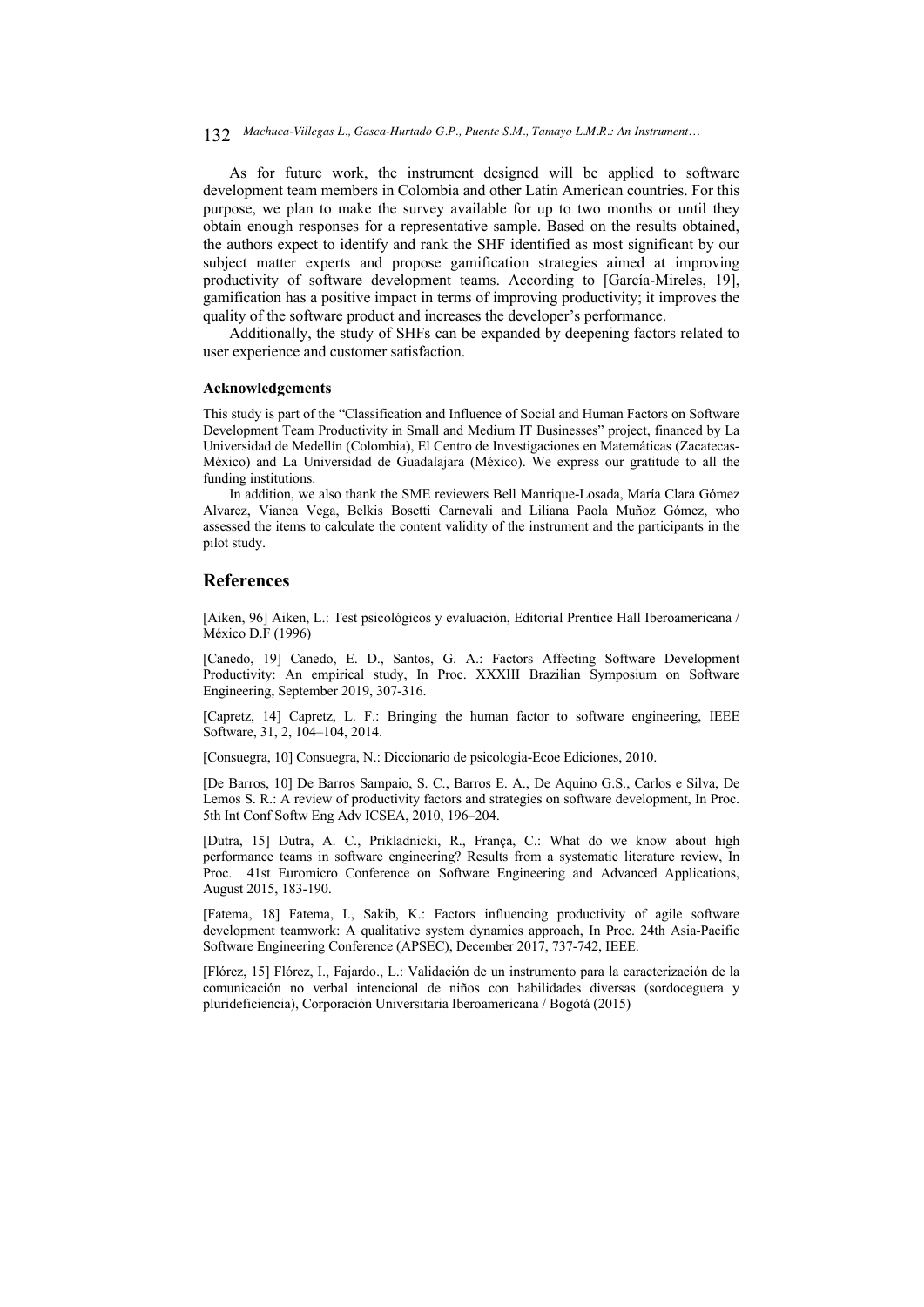[García-Mireles, 19] García-Mireles, G. A., Morales-Trujillo, M. E.: Gamification in Software Engineering: A Tertiary Study, In Proc. International Conference on Software Process Improvement, October 2019, 116-128. Springer, Cham.

[Hernández, 14] Hernández Sampieri, R., Fernández, C., Baptista, M.P.: Metodología de la investigación, McGraw-Hill /Interamericana editores, S.A / México, D.F (2014)

[Hernández López, 14] Hernández López, A.: Medidas de productividad en los proyectos de desarrollo de software: una aproximación por puestos de trabajo, 2014.

[Iqbal, 19] Iqbal, J., Omar, M., Yasin, A.: An empirical analysis of the effect of agile teams on software productivity, In Proc. 2nd International Conference on Computing, Mathematics and Engineering Technologies (iCoMET), January 2019, 1-8, IEEE.

[Judge, 10] Judge, T. A., Piccolo, R. F., Podsakoff, N. P., Shaw, J. C., Rich, B. L.: The relationship between pay and job satisfaction: A meta-analysis of the literature, Journal of Vocational Behavior, 77, 2, 157-167, 2010.

[Kitchenham, 08] Kitchenham, B.A., Pfleeger, S.L.: Personal Opinion Surveys, In: Shull F., Singer J., Sjøberg D.I.K. (eds) Guide to Advanced Empirical Software Engineering, Springer, London 2008.

[Machuca-Villegas, 19] Machuca-Villegas, L., Gasca-Hurtado, G. P.: Towards a Social and Human Factor Classification Related to Productivity in Software Development Teams, In Proc. International Conference on Software Process Improvement, October 2019, 36-50, Springer, Cham.

[Matturro, 19] Matturro, G., Raschetti, F., Fontán, C.: A Systematic Mapping Study on Soft Skills in Software Engineering, J.UCS (Journal for Universal Computer Science), 25,1, 16-41, 2019.

[Muñoz, 14] Muñoz. M., Mejia, J., Duron, B., Valtierra, C.: Software Process Improvement from a Human Perspective. In: Rocha Á., Correia A., Tan F., Stroetmann K. (eds) New Perspectives in Information Systems and Technologies, Volume 1. Advances in Intelligent Systems and Computing, vol 275. 2014, Springer, Cham.

[Murphy-Hill, 19] Murphy-Hill, E., Jaspan, C., Sadowski, C., Shepherd, D., Phillips, M., Winter, C., …Jorde, M.: What Predicts Software Developers' Productivity?, IEEE Transactions on Software Engineering, 2019.

[Oliveira, 18] Oliveira, E., Conte, T., Cristo, M., Valentim, N.: Influence factors in software productivity - a tertiary literature review, International Journal of Software Engineering and Knowledge Engineering, 28(11n12), 1795-1810, 2018.

[Oviedo, 05] Oviedo, H., Campo-Arias, A.: Aproximación al uso del coeficiente Alfa de Cronbach, Rev. Colomb. Psiquiatr, 34, 4, 572-580, 2005.

[Pedrosa, 13] Pedrosa, I., Suárez-Álvarez, J., García-Cueto, E.: Evidencias sobre la validez de contenido: avances teóricos y métodos para su estimación, Acción psicológica, 10,2, 3-18, 2013.

[Pirzadeh, 10] Pirzadeh, L.: Human Factors in Software Development: A Systematic Literature Review, Master Sci Thesis Comput Sci Eng, 368, 2010.

[PMI, 13] Project Management Institute, IEEE Computer Society, Software Extension to the PMBOK® Guide Fifth Edition, Fifth. Project Management Institute, Inc. 2013

[Quero, 10] Quero, M.: Confiabilidad y coeficiente Alpha de Cronbach, Telos, 12, 2, 248-252, 2010